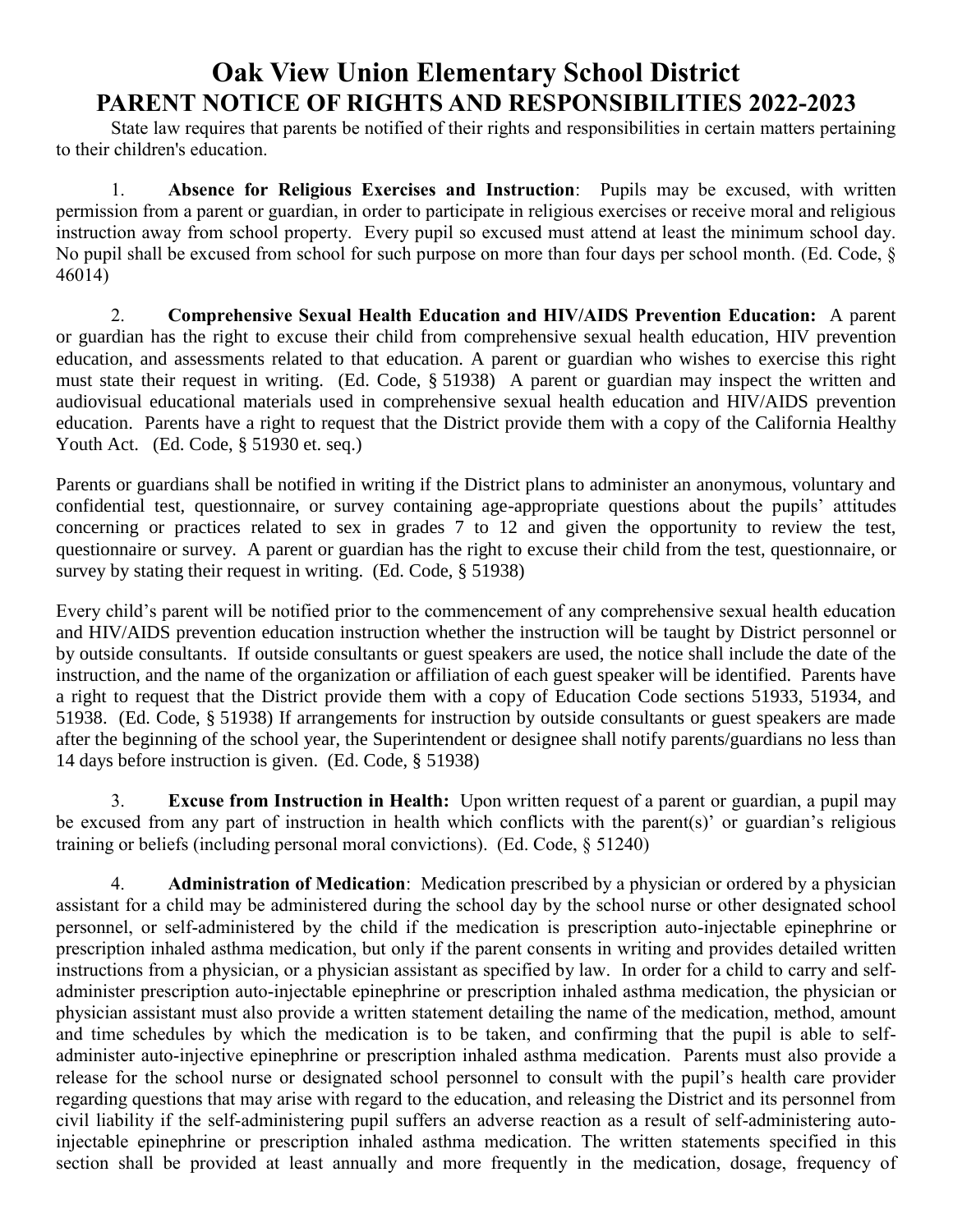administration, or reason for administration changes. Forms for administering medication may be obtained from the school secretary. (Ed. Code, §§ 49423, 49423.1, 49423.5, 49480)

5. **Students on Medication**: Parents are to notify the school nurse or other designated certificated school employee if their child is on a continuing medication regimen. This notification shall include the name of the medication being taken, the dosage, and the name of the supervising physician. With parental consent, the school nurse may confer with the physician regarding possible effects of the drug, including symptoms of adverse side effects, omission or overdose and counsel with school personnel as deemed appropriate. (Ed. Code, § 49480)

6. **Immunizations**: The District shall exclude from school any pupil who has not been immunized properly, unless the pupil is exempted from the immunization requirement pursuant to Chapter 1 (commencing with section 120325) of part 2 of division 105 of the Health and Safety Code section.. The immunization exemption based on personal beliefs has been eliminated. (Health & Safety Code, § 120325). A student who, prior to January 1, 2016, submitted a letter or affidavit on file at the District, stating beliefs opposed to immunization, is permitted to enroll in that institution until the student enrolls in the next grade span. Grade span means: 1) birth to preschool; 2) kindergarten and grades 1 through 6, inclusive, including transitional kindergarten; and 3) grades 7 through 12, inclusive. On or after July 1, 2016, the District shall exclude from school for the first time or deny admittance or deny advancement to any student to the 7<sup>th</sup> grade unless the student has been immunized for his or her age as required by law. (Health & Saf. Code, § 120335) A student may still be exempted from the immunization requirement based on medical condition or circumstances. A licensed physician or surgeon must transmit a completed medical exemption certification form from the California Department of Public Health directly to the local educational agency and the California Immunization Registry. The standardized medical exemption form shall be the only documentation of a medical exemption that shall be accepted by the District. (Health & Saf. Code, §§ 120370, 120372)

A parent or guardian may consent in writing for a physician, surgeon, or health care practitioner acting under the direction of a supervising physician and surgeon to administer an immunizing agent to a pupil at school. The health care practitioner may administer immunizations for the prevention and control of diseases that present a current or potential outbreak as declared by a federal, state, or local public health. (Ed. Code, §§ 48216, 48980(a), 49403, Health & Saf. Code, §§ 120325, 120335)

7. **Physical Exams and Testing**: The District is required to conduct certain physical examinations and vision and hearing testing of students, unless the parent has a current written objection on file. However, the child may be sent home if he or she is believed to be suffering from a recognized contagious or infectious disease, and shall not be permitted to return until the school authorities are satisfied that any contagious or infectious disease does not exist. (Ed. Code, §§ 49451, 49452, 49452.5, 49455; Health & Saf. Code, § 124085) The District may provide for scoliosis screening of every female student in grade 7 and every male student in grade 8. (Ed. Code, § 49452.5)

8. **Confidential Medical Services:** For students in grades 7 through 12, the District may release a student for the purpose of obtaining confidential medical services without obtaining the consent of the student's parent or guardian. (Ed. Code, § 46010.1)

9. **Medical Coverage for Injuries:** Medical and hospital services for pupils injured at school or school-sponsored events, or while being transported, may be insured at parent's expense. No pupil shall be compelled to accept such services without his or her consent or, if the pupil is a minor, without the consent of a parent or guardian. (Ed. Code, § 49472)

10. **Mental Health Services:** The District shall notify pupils and parents or guardians no less than twice each school year of the steps to initiate access to available pupil mental health services on campus and/or in the community. (Ed. Code, § 49428) The mental health services available include: School Counseling. To initiate services, a parent or student may notify the Superintendent/Principal.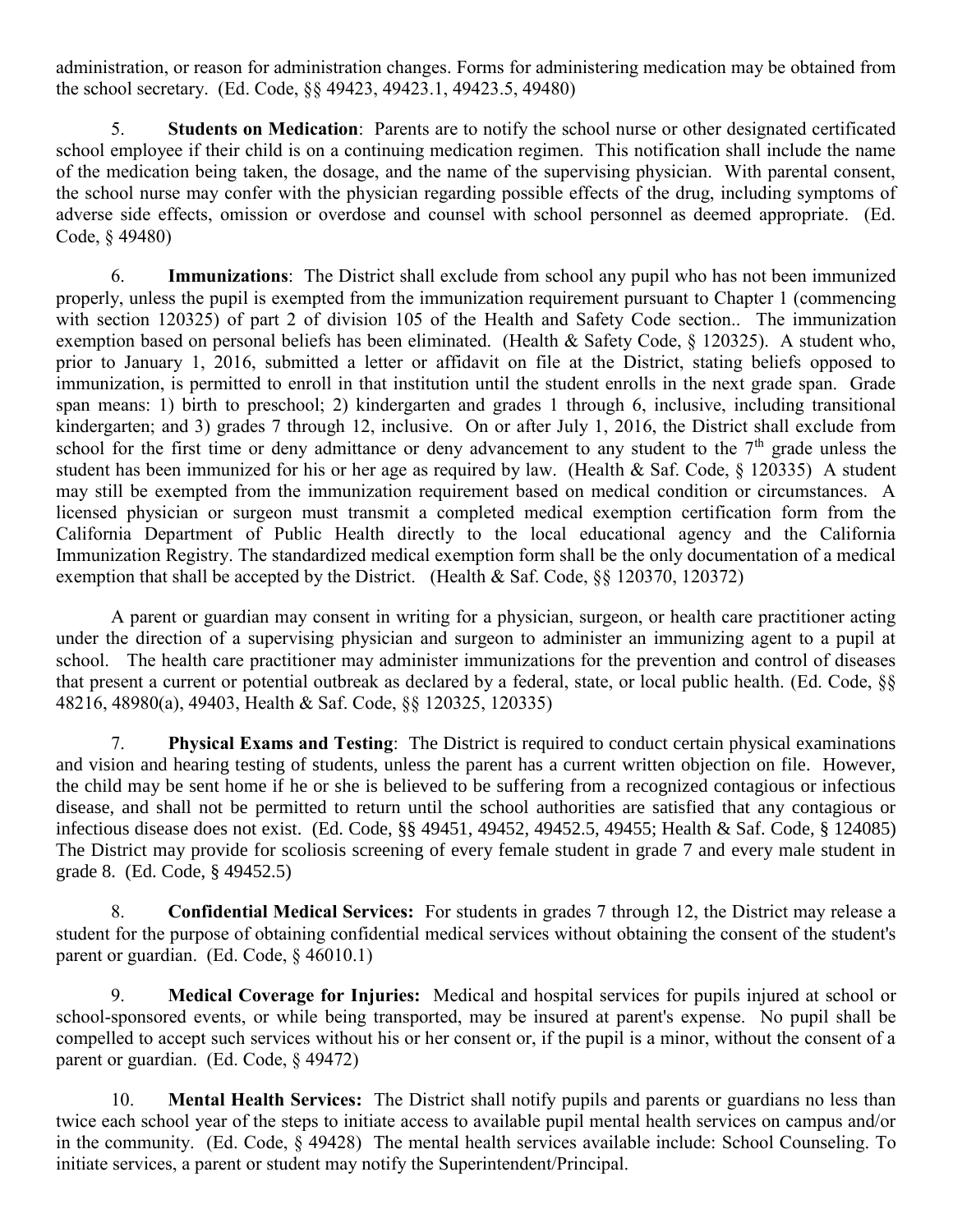11. **Services for Students with Exceptional Needs or a Disability**: State and federal law require that a free and appropriate public education (FAPE) in the least restrictive environment be offered to qualified pupils with disabilities ages 3 through 21 years. Students classified as individuals with exceptional needs for whom a special education placement is unavailable or inappropriate may receive services in a private nonsectarian school. Please contact the local director of special education for specific information. (Ed. Code, § 56040 et seq.) In addition, services are available for students who have a disability which interferes with their equal access to educational opportunities. (Section 504 of the Rehabilitation Act of 1973, 34 C.F.R. § 104.32) The District official listed below is responsible for handling requests for services under Section 504 and may be reached at the following address and telephone:

> Beverly Boone 7474 East Collier Road Acampo, CA 95220 209-368-0636

12. **No Academic Penalty for Excused Absence**: No pupil may have his or her grade reduced or lose academic credit for any absence or absences which are excused for the reasons specified below when missed assignments and tests that can reasonably be provided are satisfactorily completed within a reasonable period of time. (Ed. Code, §§ 48205, 48980(i))

A pupil shall be excused from school when the absence is:

- (a) Due to the pupil's illness, including an absence for the benefit of the pupil's mental or behavioral health.
- (b) Due to quarantine under the direction of a county or city health officer.
- (c) For the purpose of having medical, dental, optometrical, or chiropractic services rendered.
- (d) For the purpose of attending the funeral services of a member of the pupil's immediate family, so long as the absence is not more than one day if the service is conducted in California and not more than three days if the service is conducted outside California.
- (e) For the purpose of jury duty in the manner provided for by law.
- (f) Due to the illness or medical appointment during school hours of a child of whom the pupil is the custodial parent, including absences to care for a sick child for which the school staff shall not require a doctor's note.
- (g) For justifiable personal reasons, including but not limited to, an appearance in court, attendance at a funeral service, observance of a holiday or ceremony of the pupil's religion, attendance at religious retreats, attendance at an employment conference, or attendance at an educational conference on the legislative or judicial process offered by a nonprofit organization, when the pupil's absence is requested in writing by the parent or guardian and approved by the principal or a designated representative pursuant to uniform standards established by the governing board.
- (h) For the purpose of serving as a member of a precinct board for an election pursuant to section 12302 of the Elections Code.
- (i) For the purpose of spending time with a member of the pupil's immediate family, who is an active duty member of the uniformed services, as defined in section 49701 of the Education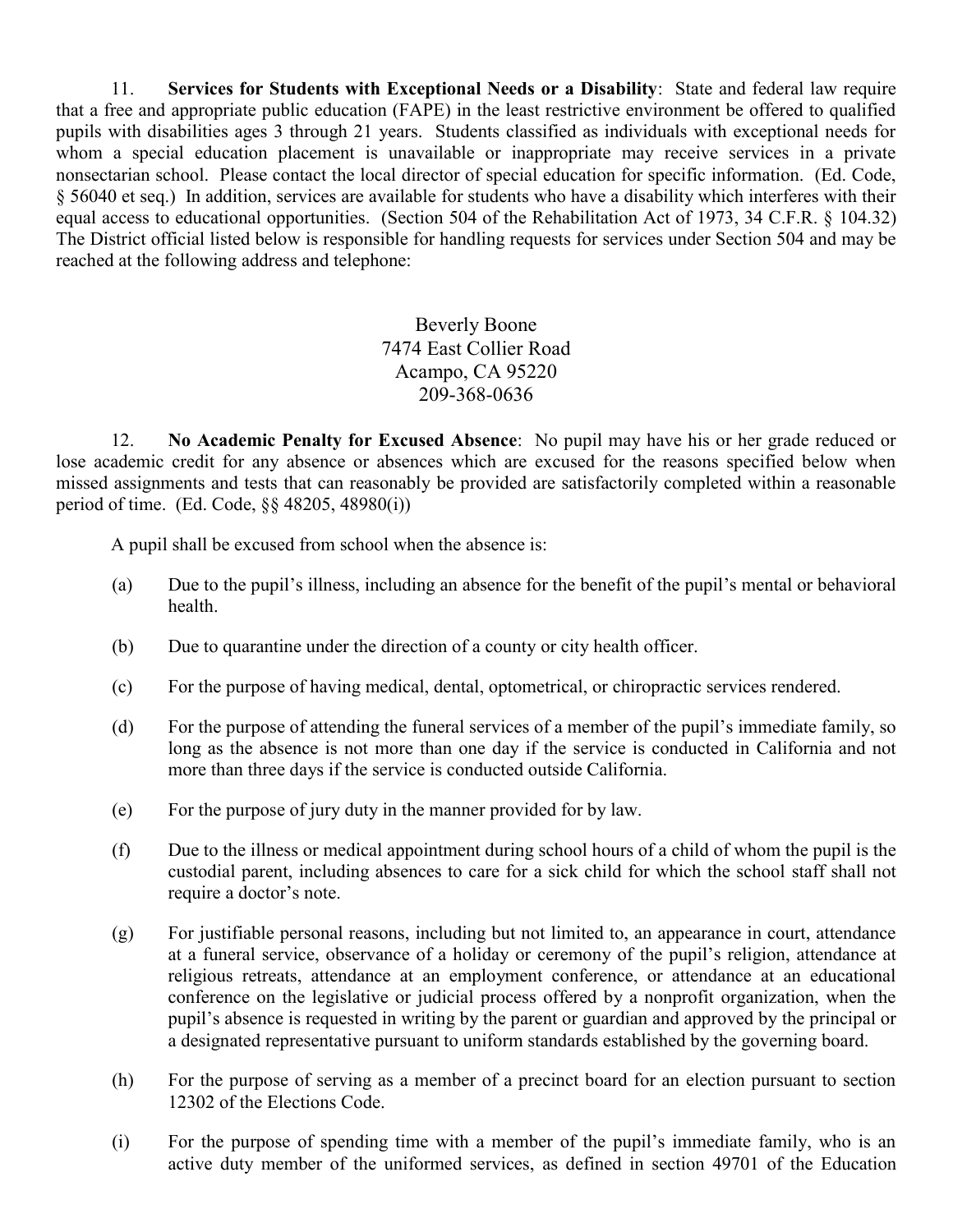Code, and has been called to duty for, is on leave from, or has immediately returned from, deployment to a combat zone or combat support position. Absences granted pursuant to this paragraph shall be granted for a period of time to be determined at the discretion of the superintendent of the school district.

- (j) For the purpose of attending the pupil's naturalization ceremony to become a United States citizen.
- (k) For the purpose of participating in a cultural ceremony or event.
- (l) Authorized at the discretion of a school administrator based on the facts of the pupil's circumstances, which are deemed to constitute a valid excuse, including, but not limited to, working for a period of not more than five consecutive days in the entertainment or allied industries if the pupil holds a work permit, or participating with a not-for-profit performing arts organization in a performance for a public school pupil audience for a maximum of up to five days per school year provided the pupil's parent or guardian provides a written note to the school authorities explaining the reason for the pupil's absence. (Ed. Code, §§ 48260, 48205, 48225.5)

A pupil absent from school under this section shall be allowed to complete all assignments and tests missed during the absence that can be reasonably provided and, upon satisfactory completion within a reasonable period of time, shall be given full credit therefor. The teacher of the class from which a pupil is absent shall determine which tests and assignments shall be reasonably equivalent to, but not necessarily identical to, the tests and assignments that the pupil missed during the absence.

For purposes of this section, attendance at religious retreats shall not exceed four hours per semester.

Absences pursuant to this section are deemed to be absences in computing average daily attendance and shall not generate state apportionment payments.

"Immediate family," as used in this section refers to the parent or guardian, brother, or sister of the pupil, grandparent, or any relative living in the household of the pupil. (Ed. Code,  $\S$   $\S$  48205)

13. **Equal Opportunity**: Equal opportunities for both sexes in all educational programs and activities run by the District is a commitment made by the District to all students. (Title IX of the Education Amendments of 1972) Inquiries on all matters, including complaints, regarding the implementation of Title IX in the District may be referred to the District official listed below at the following address and telephone:

> Beverly Boone 7474 East Collier Road Acampo, CA 95220 209-368-0636

14. **Complaints (Special Education)**: Parents may file a complaint concerning violations of federal or state law or regulations governing special education related services. Parents may submit a description of the manner in which the parent believes special education programs do not comply with state or federal law or regulations to:

> Beverly Boone 7474 East Collier Road Acampo, CA 95220 209-368-0636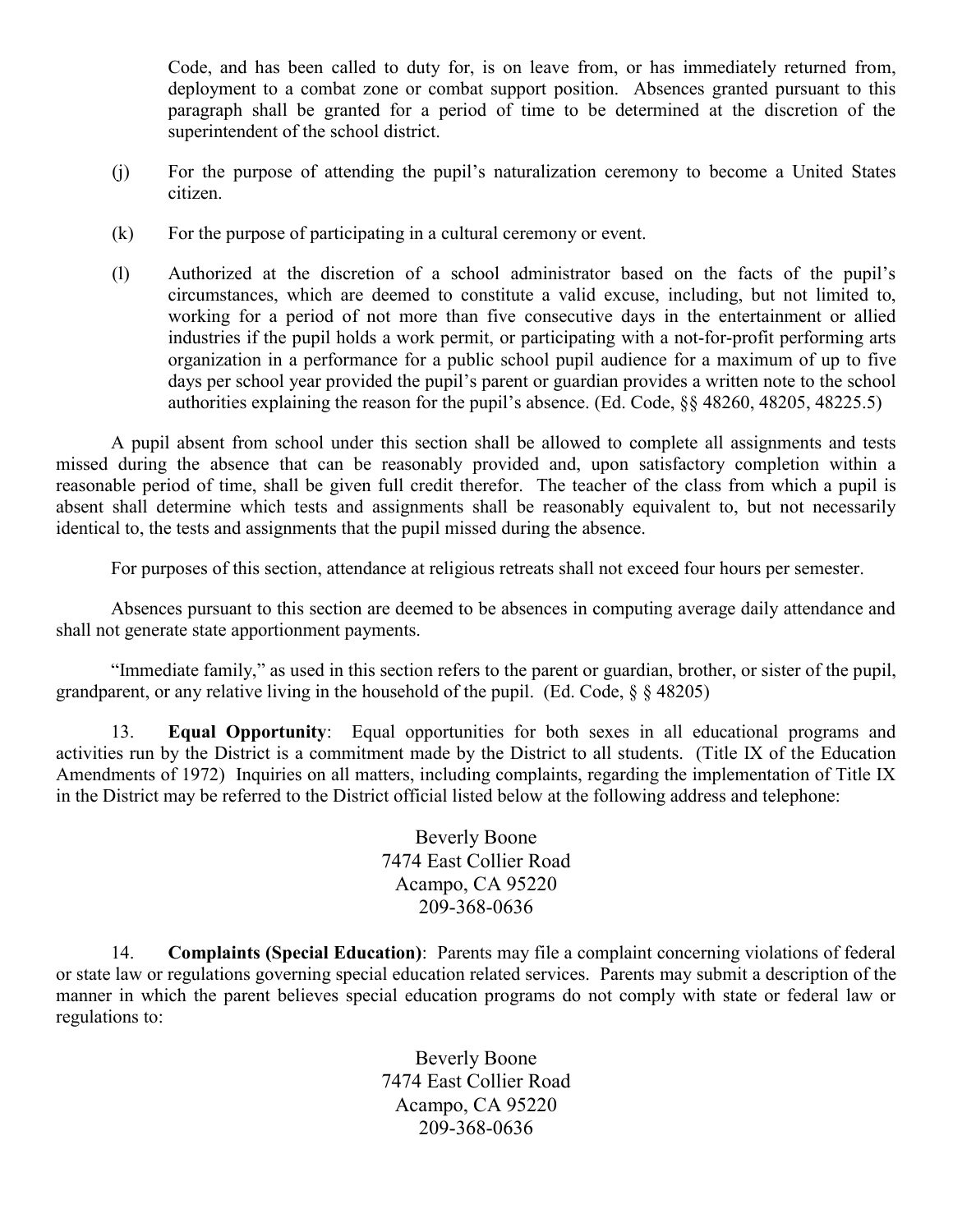15. **Release of Student Information**: The District does not release information or records concerning a child to noneducational organizations or individuals without parent consent except by court order, receipt of a lawfully issued subpoena, or when otherwise allowed by law. The following categories of directory information may be made available to various persons, agencies or institutions unless the parent or guardian notifies the District in writing not to release such information:

Name, address, telephone, date of birth, email address, major field of study, participation in officially recognized activities and sports, weight and height of members of athletic teams, dates of attendance, diplomas and awards received, and most recent previous educational institution attended. (Ed. Code, §§ 49060 et seq., 49073, 20 U.S.C. § 1232g, 34 C.F.R. § 99.7) In accordance with state and federal law, the District may also make available photographs, videos, and class rosters.

Directory information will not be released regarding a pupil identified as a homeless child or youth unless a parent, or pupil accorded parental rights, has provided written consent that directory information may be released. (Ed. Code, § 49073(c), 20 U.S.C. § 1232g, 42 U.S.C. § 11434a(2))

16. **Information Obtained from Social Media:** A school district that considers a program to gather or maintain in its records any information obtained through social media of any enrolled student shall notify students and their parents or guardians about the proposed program and provide an opportunity for public comment at a regularly scheduled public meeting of the Governing Board of the school district. The notification shall include, but is not limited to, an explanation of the process by which a student or a student's parent or guardian may access the student's records to examine the information gathered or maintained, and an explanation of the process by which a student or student's parent or guardian may request the removal of information or make corrections to information gathered or maintained. (Ed, Code § 49073.6)

17. **Inspection of Student Records:** State law requires that the District notify parents of the following rights which pertain to student records. (Ed. Code, §§ 49063, 49069.7: 34 C.F.R. § 99.7)

(a) A parent or guardian has the right to inspect and review student records relating directly to his or her child during school hours or obtain a copy of such records within five (5) business days of his/her request.

(b) Any parent who wishes to review the types of student records and information contained therein may do so by contacting the principal at his/her child's school. The principal of each school is ultimately responsible for maintenance of student records.

(c) A parent with legal custody has a right to challenge information contained in his/her child's records. Any determination to expunge a student's record is made after a review of said record(s) by site administrators and certificated staff. Following an inspection and review of student records, the parent may challenge the content of the student's record. The right to challenge becomes the sole right of the student when the student becomes eighteen (18) years of age.

A parent may file a written request with the Superintendent of the District to remove any information recorded in the written records concerning the child which is alleged to be:

- (i) Inaccurate.
- (ii) An unsubstantiated personal conclusion or inference.
- (iii) A conclusion or inference outside of the observer's area of competence.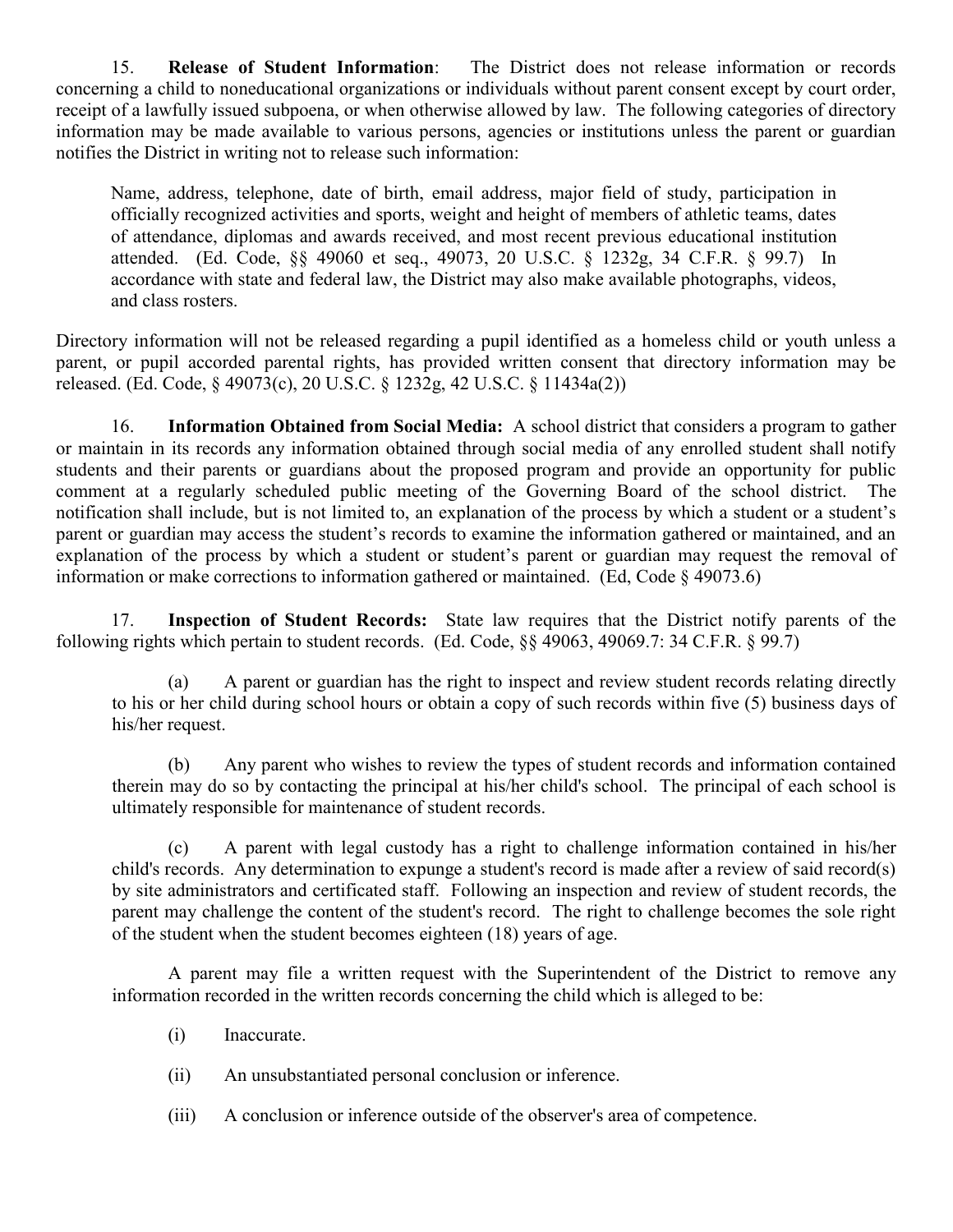- (iv) Not based on the personal observation of a named person with the time and place of the observation noted.
- (v) Misleading.
- (vi) In violation of the privacy or other rights of the pupil.

Within thirty (30) days, the Superintendent or designee shall meet with the parent/guardian and the certificated employee who recorded the information, if any, and if the person is still employed with the District, and sustain or deny the allegations. If the allegations are sustained, the Superintendent shall order the correction, removal or destruction of the information. If the Superintendent denies the allegations, the parent may appeal the decision to the Governing Board within thirty (30) days. The Board shall determine whether or not to sustain or deny the allegations. If the Board sustains the allegations, it shall order the Superintendent to immediately correct, remove or destroy the information from the written records of the student. (Ed. Code, § 49070)

If the final decision of the Board is unfavorable to the parents, or if the parent accepts an unfavorable decision by the District Superintendent, the parent shall have the right to submit a written statement of objections to the information. This statement shall become a part of the student's school record until such time as the information objected to is removed.

Both the Superintendent and the Board have the option of appointing a hearing panel in accordance with Education Code sections 49070-49071 to assist in the decision making. The decision as to whether a hearing panel is to be used shall be made at the discretion of the Superintendent or the Board and not of the challenging party.

(d) A Student Records Log is maintained for each student. The Student Records Log lists persons, agencies or organizations requesting and/or receiving information from the records and the legitimate interests therefore to the extent required by law. Student Records Logs are located at each school and are open to inspection by parents or guardians. (Ed. Code, § 49064)

(e) School officials and employees having a legitimate educational interest, as well as persons identified in Education Code sections 49076 and 49076.5 and in the Family Educational Rights and Privacy Act, may access student records without first obtaining parental consent. "School officials and employees" are persons employed by the District as an administrator, supervisor, instructor, or support staff member (including health or medical staff and District-employed law enforcement personnel), a Board member, a person or company with whom the District has contracted to perform a special service (such as an attorney, auditor, medical consultant, or therapist), or a parent, student, foster family agency, short-term residential treatment staff, or caregiver whose access to student records is legally authorized. A "legitimate educational interest" is one held by a school official or employee whose duties and responsibilities create a reasonable need for access. (Ed. Code, §§ 49063(d), 49076, 49076.5 20 U.S.C. § 1232g)

(f) Parents and guardians have the right to authorize the release of student records to themselves. Only parents and guardians with legal custody can authorize the release of student records to others.

(g) Parents and guardians will be charged 5 cents (.05) cents per page for the reproduction of student records.

(h) Parents have a right to file a complaint with the U.S. Department of Education for alleged violations of parent rights related to student records. (20 U.S.C.  $\S$  1232g(g))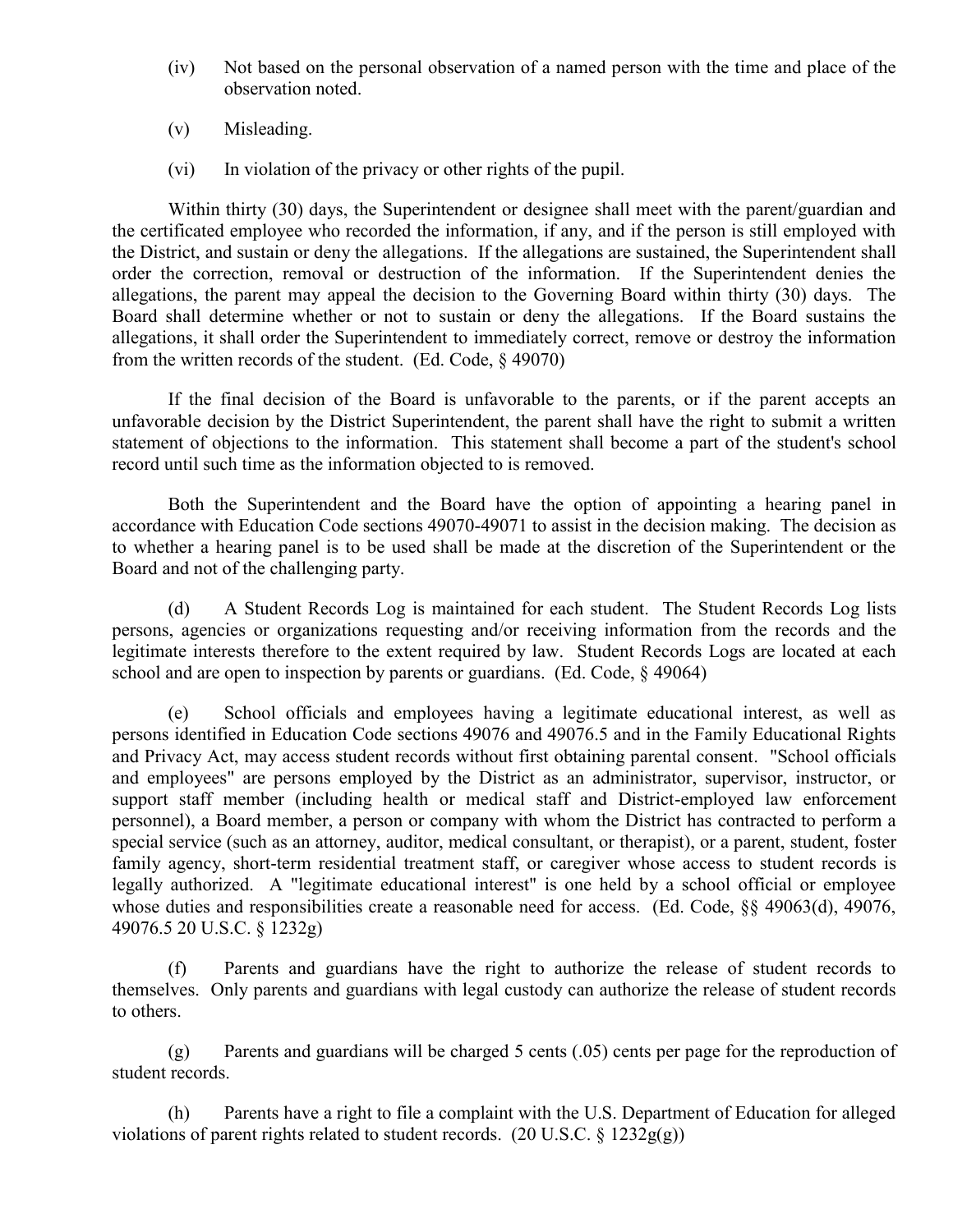(i) Parents may obtain a copy of the District's complete student records policy by contacting the Superintendent.

18. **Family Educational Rights and Privacy Act:** Parents have certain rights regarding student information and records which are guaranteed under federal law. A handout notifying parents of these rights is attached.

19. **Student Discipline**: District and school rules pertaining to student discipline are available to parents or guardians of district students in the school office. (Ed. Code, § 35291) Students may be subject to discipline for off-campus misconduct if the misconduct is related to school activity or attendance and causes or is reasonably likely to cause a substantial disruption to school activity. For example, a student using technology such as a home computer, cellular phone, or other electronic device may be disciplined for bullying, engaging in unlawful harassment, or making threats against students, staff, or district property even if such misconduct occurred off-campus and during non-school hours. (Ed. Code, §48900(r))

20. **Dissection of Animals**: If a student has a moral objection to dissecting (or otherwise harming or destroying) animals, or any part of an animal, the pupil must notify the teacher regarding such objection, and the objection must be substantiated with a note from the pupil's parent or guardian. If the pupil chooses to refrain from participating in such a project or test, and if the teacher believes that an adequate alternative education project or test is possible, then the teacher may work with the pupil to develop and agree upon an alternate education project or test for the purpose of providing the pupil an alternate avenue for obtaining the knowledge, information or experience required by the course of study. No student shall be discriminated against based upon his or her decision to exercise his or her rights under this section.(Ed. Code, §§ 32255- 32255.6)

21. **Temporary Disability**: A temporary disability which makes it impossible or inadvisable for a student to attend class may entitle the student to receive individualized instruction. It is the responsibility of the pupil's parent or guardian to notify the school district in which the pupil is deemed to reside of the pupil's need for individualized instruction.

Home Instruction: The district in which the student resides is to provide individual instruction if the student is receiving the instruction in his or her home. Individual instruction in a pupil's home pursuant to Education Code section 48206.3 shall commence no later than five working days after a school district has determined that the pupil shall receive this instruction. A student with a temporary disability who is in a hospital or other residential health facility, other than a state hospital, which is located outside the student's school district of residence shall be deemed to comply with the residency requirements of the school district in which the hospital is located. (Ed. Code, §§ 48206.3, 48207, 48208, 48980(b))

Hospital or Health Facility Instruction: The school district in which the hospital or other residential health facility, excluding a state hospital, is located must provide individual instruction to a student with a temporary disability. Within five working days of receipt of the notification, the district must determine whether the pupil will be able to receive individual instruction, and, if so, when the individual instruction will begin. Individual instruction will commence no later than five working days after a positive determination has been rendered. A student with a temporary disability who is in a hospital or other residential health facility, other than a state hospital, which is located outside the student's school district of residence shall be deemed to comply with the residency requirements of the school district in which the hospital is located. A school district may continue to enroll a pupil with a temporary disability who is receiving individual instruction in a hospital or residential health facility to facilitate the timely reentry of the pupil in his or her prior school after the hospitalization has ended, or in order to provide a partial week of instruction. On days in which the student is not receiving individual instruction in a hospital or other residential health facility, he or she may attend school in his or her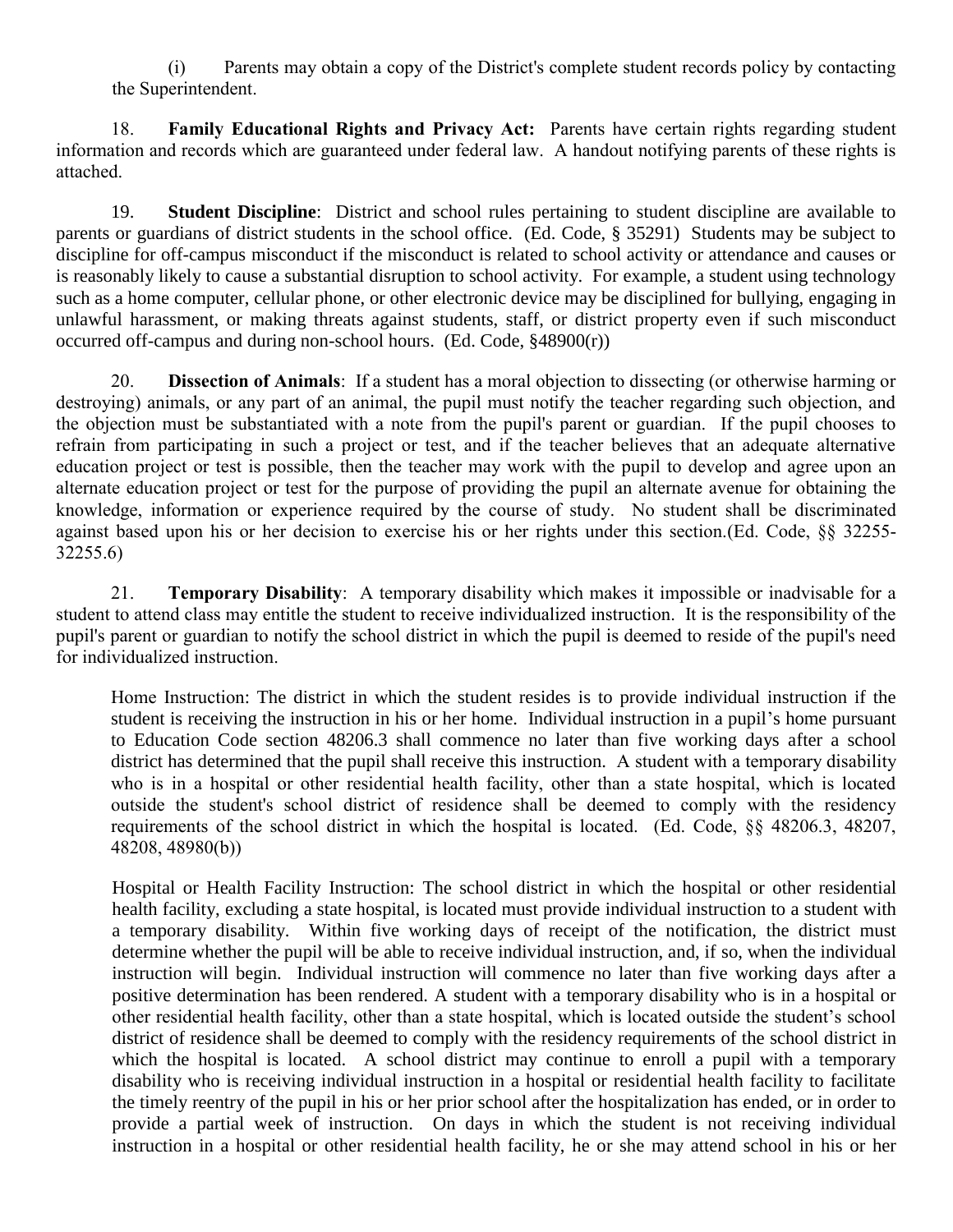district of residence if well enough to do so. A pupil receiving individual instruction who is well enough to return to a school shall be allowed to return to the school, including a charter school, that he or she attended immediately before receiving individual instruction, if returning during the same school year. (Ed. Code, §§ 48206.3, 48207, 48207.3, 48207.5, 48208, 48980(b))

22. **Student Residency**: A student may be enrolled in the District if (1) the student's parent, legal guardian or other person having control and charge of the student resides in the District (Ed. Code, § 48200); (2) the District has approved interdistrict attendance (Ed. Code, § 46600); (3) the student is placed in a regularly established children's institution, licensed foster home, or family home; (4) the student is a foster child who remains in his or her school of origin pursuant to Education Code section 48853.5(f) and (g); (5) the student is emancipated and lives within the District; (6) the student lives in the home of an adult who has submitted a caregiver affidavit; (7) the student resides in a state hospital within the District; or (8) the student's parent or legal guardian resides outside of the boundaries of the school district but is employed and lives with the student at the place of his/her employment within the school district boundaries for a minimum of three days during the school week. (Ed. Code, § 48204) The law allows, but does not require, a district to accept a student for enrollment where at least one parent or legal guardian of the student is physically employed within the district's boundaries for a minimum of 10 hours during the school week. (Ed. Code,  $\&$  48204). A student also complies with the residency requirements for school attendance in a school district if he or she is a students whose parent is transferred or pending transfer to a military installation within the state while on active duty pursuant to an official military order. However, the parent must provide proof of residence in the school district within ten (10) days after the published arrival date provided on official documentation. (Ed. Code, § 48204.3) A student also complies with the residency requirement if the student's parent/guardians were residents of the state but departed California against their will if the student provides official documentation evidencing the departure of her/his parent/guardians against their will; that the student moved outside of California as a result of her/his parent/guardians departing California against their will, and that the student lived and was enrolled in school in California immediately before moving outside California. (Ed. Code, §48204.4)

23. **Attendance Options:** Students who attend schools other than those assigned by the district are referred to as "transfer students" throughout this notification. There is one process for choosing a school within the District which the parent lives (intradistrict transfer), and three separate processes for selecting schools in other districts (interdistrict transfer). (Ed. Code, § 48980(h)) For information on the District's Policy of Interdistrict and Intradistrict, please contact the office.

Attached is a copy of the District's Policy on Interdistrict and Intradistrict Transfers. Parents interested in interdistrict or intradistrict transfers should contact the District Superintendent. The general requirements and limitations of each process are described as follows:

(a) Choosing a School Within the District in Which Parent Lives: Education Code section 35160.5(b) requires the school board of each district to establish a policy that allows parents to choose the schools their children will attend, regardless of where the parent lives in the district. The law limits choice within a school district as follows:

Students who live in the attendance area of a school must be given priority to attend that school over students who do not live in the school's attendance area.

In cases in which there are more requests to attend a school than there are openings, the selection process must be "random and unbiased," which generally means students must be selected through a lottery process rather than on a first-come, first-served basis. A district cannot use a student's academic or athletic performance as a reason to accept or reject a transfer. However, a district may consider special circumstances that might be harmful or dangerous to a particular pupil in the current attendance area of the pupil, including physical threats of bodily harm or threats to the emotional stability of the pupil documented by a state or local agency, licensed or registered professional, or court order.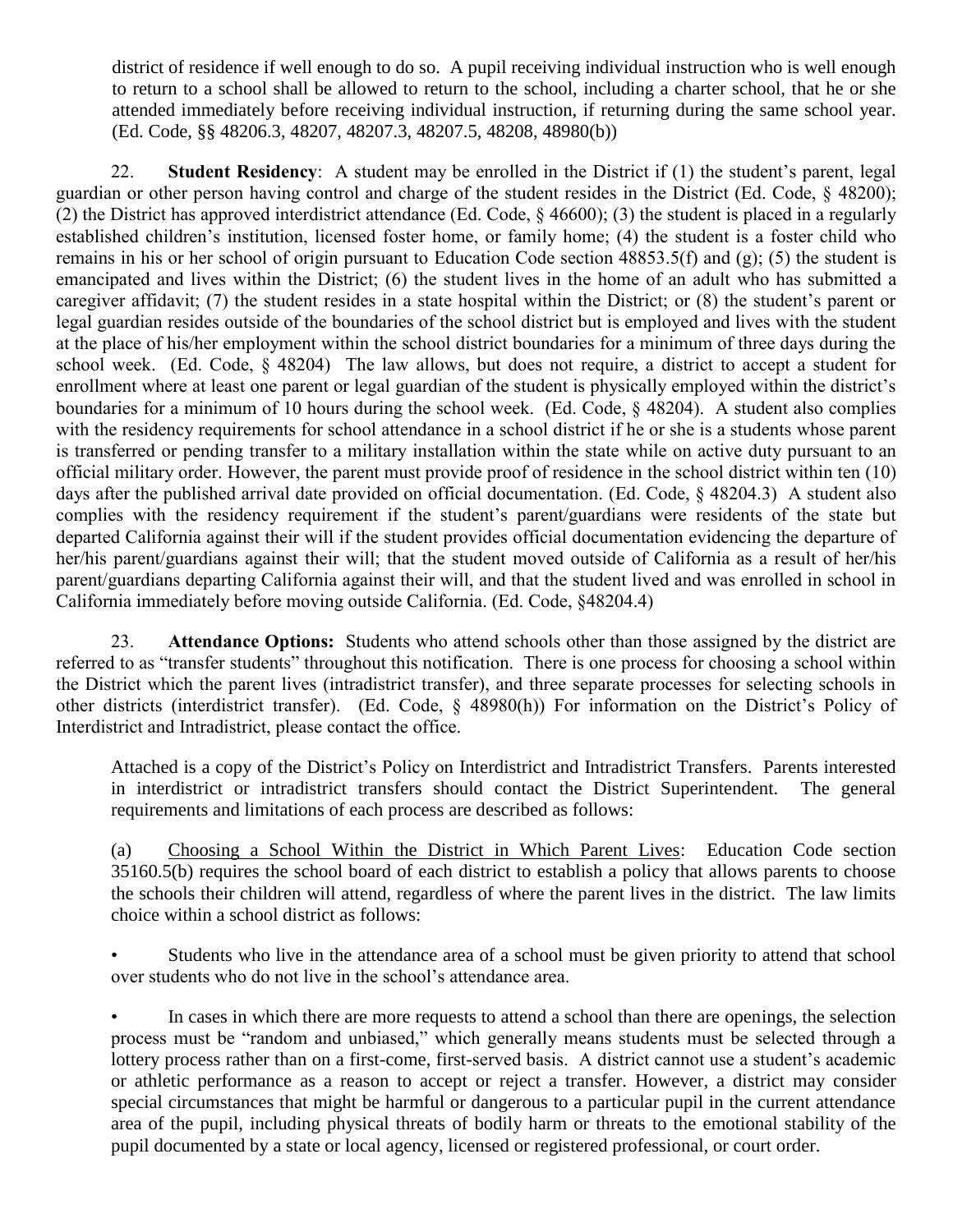Each district must decide the number of openings at each school which can be filled by transfer students. Each district also has the authority to keep appropriate racial and ethnic balances among its schools, meaning that a district can deny a transfer request if it would upset this balance or would leave the district out of compliance with a court-ordered or voluntary desegregation program.

• A district is not required to provide transportation assistance to a student who transfers to another school in the district under these provisions.

- Victims of Bullying: A school district of residence must approve an intradistrict transfer request for a victim of an act of bullying unless the requested school is at maximum capacity, in which case the district must accept an intradistrict transfer request for a different school within the district. A school district of residence may not prohibit the interdistrict transfer of a victim of an act of bullying if there is no available school for an intradistrict transfer and if the school district of proposed enrollment approves the transfer application. (Ed. Code, § 46600)
- A school district of proposed enrollment shall ensure that pupils admitted under this law are selected through an unbiased process that prohibits an inquiry into or evaluation or consideration of whether a pupil should be enrolled based on academic or athletic performance, physical condition, English proficiency, family income, or any of the individual characteristics set forth in Education Code section 220, including, but not limited to, race or ethnicity, gender, gender identity, gender expression, and immigration status.

(b) Choosing a School Outside the District in Which Parent Lives: Parents have two different options for choosing a school outside the district in which they live. The three options are:

(i) Interdistrict Transfers (Ed. Code, §§ 46600–46610): The law allows two or more districts to enter into an agreement for the transfer of one or more students for a period of up to five years. New agreements may be entered into for additional periods of up to five years each. The agreement must specify the terms and conditions under which transfers are permitted. The law on interdistrict transfers also provides for the following:

• Once a pupil is enrolled in a school pursuant to an interdistrict transfer agreement, the pupil must be allowed to continue to attend the school in which he or she is enrolled without reapplying, unless revocation of the interdistrict transfer is a term and condition of the agreement between the districts; however, a district must not rescind existing transfer permits for pupils entering grade 11 or 12 in the subsequent school year.

• Upon request, a pupil determined to be the victim of an act of bullying by a pupil of the district of residence must be given priority for interdistrict attendance under any existing interdistrict attendance agreement or additional consideration for the creation of an interdistrict attendance agreement. (Ed. Code, §§ 46600(b), 48900(r))

If either district denies a transfer request, a parent may appeal that decision to the county board of education. There are specified timelines in the law for filing an appeal and for the county board of education to make a decision.

• A school district of residence shall not prohibit the transfer of a student who is a homeless child or youth, a current or former migratory child, a foster youth, the victim of an act of bullying, or a child of an active military duty parent to a school district of proposed enrollment if the school district of proposed enrollment approves the transfer application.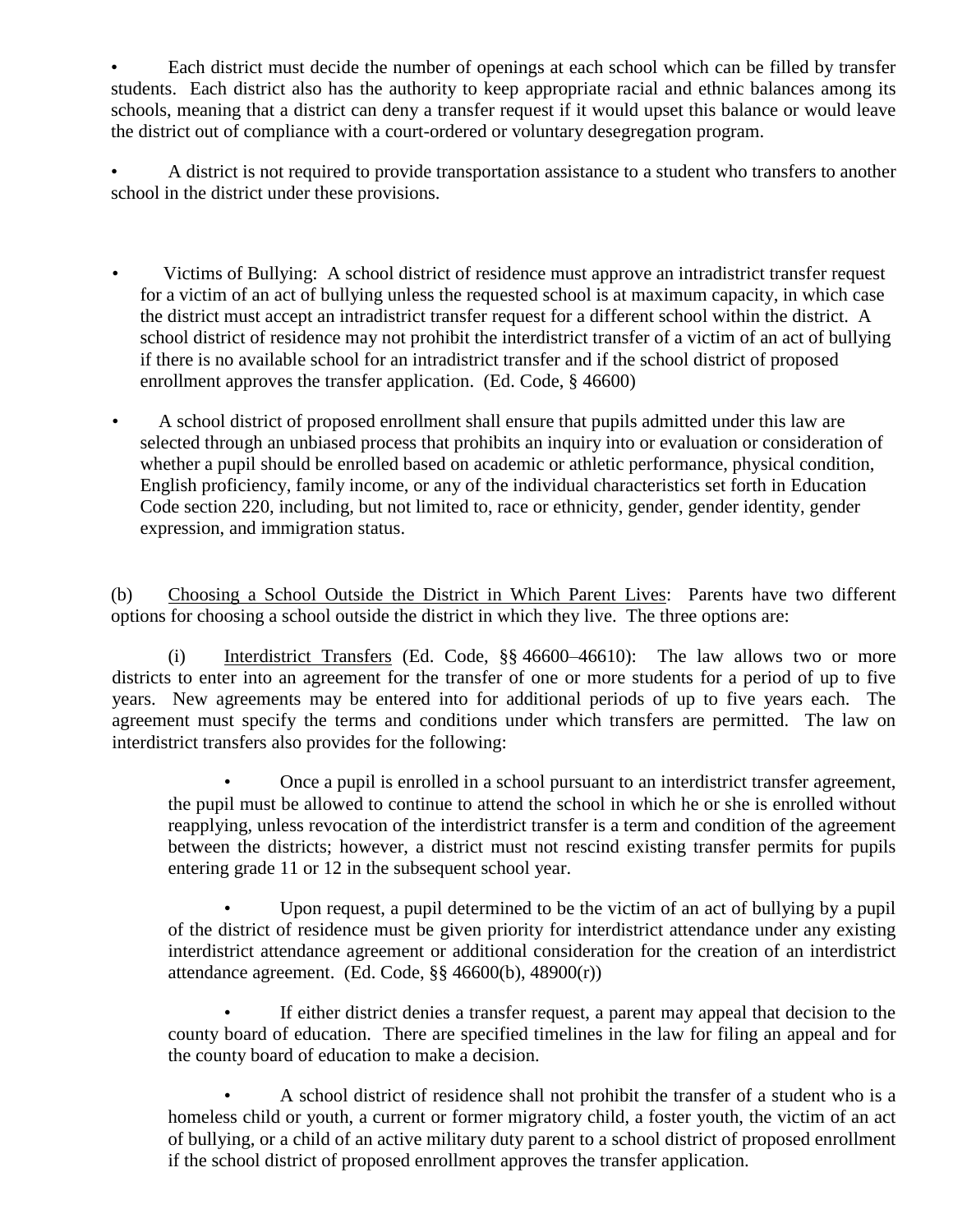• If a pupil is a victim of an act of bullying and his or her school district of residence has only one school offering his or her grade level, such that there is no option for an intradistrict transfer, the pupil may apply for an interdistrict transfer, and the school district of residence shall not prohibit the transfer if the school district of proposed enrollment approves the application for transfer. (Ed. Code, § 46600)

• A school district that elects to accept an interdistrict transfer pursuant to this subdivision shall accept all pupils who apply to transfer under this subdivision until the school district is at maximum capacity and shall ensure that pupils admitted under this subdivision are selected through an unbiased process that prohibits an inquiry into or evaluation or consideration of whether or not a pupil should be enrolled based on his or her academic, performance, athletic performance, physical condition, proficiency in English, family income, actual or perceived characteristics, such as disability (mental and physical), gender (includes gender identity, gender expression, and gender-related appearance and behavior whether or not stereotypically associated with the person's assigned sex at birth), actual or potential parental, family, or marital status, pregnancy (including childbirth, false pregnancy, termination of pregnancy, or recovery therefrom), nationality (includes citizenship, country of origin and national origin), immigration status, race or ethnicity (includes ancestry, color, ethnic group identification and ethnic background), religion (includes all aspects of religious belief, observance and practice, including agnosticism and atheism), sexual orientation (heterosexuality, homosexuality or bisexuality), or association with a person or group with one or more of these actual or perceived characteristics. (Ed. Code, § 46600(d))

Upon request of the parent on behalf of a pupil eligible for transfer pursuant to this subdivision, a school district of enrollment will provide transportation assistance to a pupil who is eligible for free or reduced-price meals. (Ed. Code, § 46600(d))

(ii) "Allen Bill" Transfers (Ed. Code, § 48204(b)): The law allows, but does not require, each school district to adopt a policy whereby the student may be considered a resident of the school district in which his/her parents (or legal guardian(s)) physically work for a minimum of 10 hours during the school week if that is different from the school district in which the student resides. This code section does not require that a school district accept a student requesting a transfer on this basis, but a student may not be rejected on the basis of race/ethnicity, sex, parental income, academic achievement, or any other "arbitrary" consideration. Other provisions of Education Code section 48204(b) include:

Either the district in which the parent (or legal guardian) lives or the district in which the parent (or legal guardian) physically works may prohibit the student's transfer if it is determined that there would be a negative impact on the district's desegregation plan.

The district in which the parent (or legal guardian) physically works may reject a transfer if it determines that the cost of educating the student would be more than the amount of state funds the district would receive for educating the student.

• There are set limits (based on total enrollment) on the net numbers of students that may transfer out of a district under this law, unless the district approves a greater number of transfers.

There is no required appeal process for a transfer that is denied. However, the district that declines to admit a student is encouraged to provide in writing to the parent the specific reasons for denying the transfer.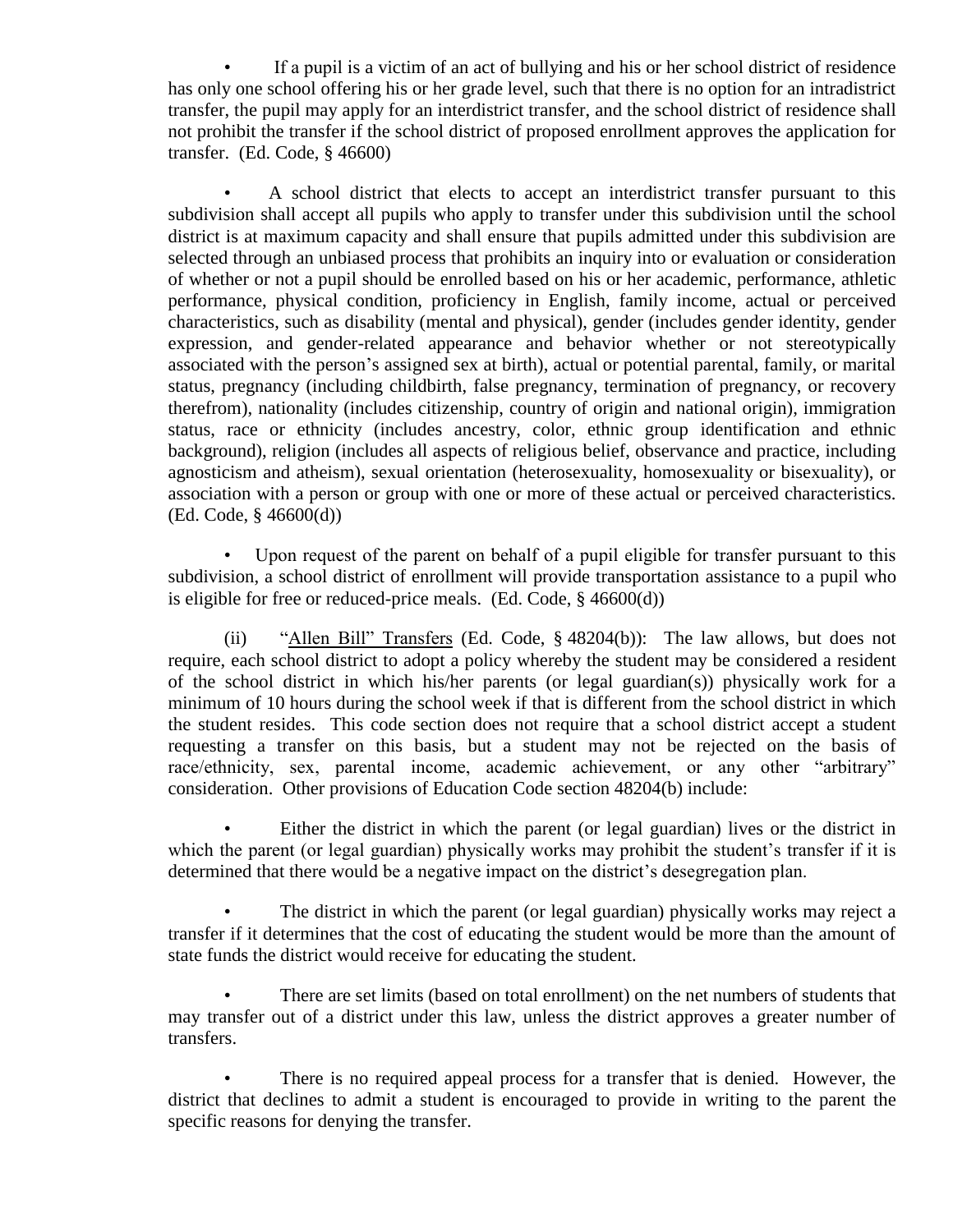24. **Sexual Harassment Policy:** Each student will receive a written copy of the district policy on sexual harassment. The purpose of this policy is to provide notification of the prohibition against sexual harassment as a form of sexual discrimination and to provide notification of available remedies. A copy of the District's policy on sexual harassment is attached. (Ed. Code, §§ 231.5, 48980(f))

25. **Notice of Alternative Schools:** California state law authorizes all school districts to provide for alternative schools. Section 58500 of the Education Code defines alternative school as a school or separate class group within a school which is operated in a manner designed to:

(a) Maximize the opportunity for students to develop the positive values of self-reliance, initiative, kindness, spontaneity, resourcefulness, courage, creativity, responsibility, and joy.

(b) Recognize that the best learning takes place when the student learns because of the student's desire to learn.

(c) Maintain a learning situation maximizing student self-motivation and encouraging the student in his or her own time to follow his or her own interests. These interests may be conceived by the student totally and independently or may result in whole or in part from a presentation by the student's teachers of choices of learning projects.

(d) Maximize the opportunity for teachers, parents, and students to cooperatively develop the learning process and its subject matter. This opportunity shall be a continuous permanent process.

(e) Maximize the opportunity for the students, teachers, and parents to continuously react to the changing world, including but not limited to, the community in which the school is located.

In the event any parent, pupil, or teacher is interested in further information concerning alternative schools, the county superintendent of schools, the administrative office of this district, and the principal's office in each attendance unit have copies of the law available for parent information. This law particularly authorizes interested persons to request the governing board of the district to establish alternative school programs in each district. (Ed. Code, § 58501)

26. **Nutrition Program:** The State Department of Education has established a statewide program to provide nutritious meals and milk at school for pupils, and to provide free meals to the neediest children. In some instances, nominal cash payments may be required. (Ed. Code, § 49510 et seq.)

27. **U.S. Department of Education Programs:** The following applies only to programs directly funded by the U.S. Department of Education:

All instructional materials, including teacher's manuals, films, tapes, or other supplementary material which will be used in connection with any survey, analysis, or evaluation shall be available for inspection by the parents or guardians of the children.

No student shall be required, as part of any applicable U.S. Department of Education funded program, to submit to a survey, analysis, or evaluation that reveals information concerning:

- (a) political affiliations or beliefs of the student or student's parents;
- (b) mental and psychological problems of the student or his/her family;
- (c) sex behavior or attitudes;
- (d) illegal, anti-social, self-incriminating or demeaning behavior;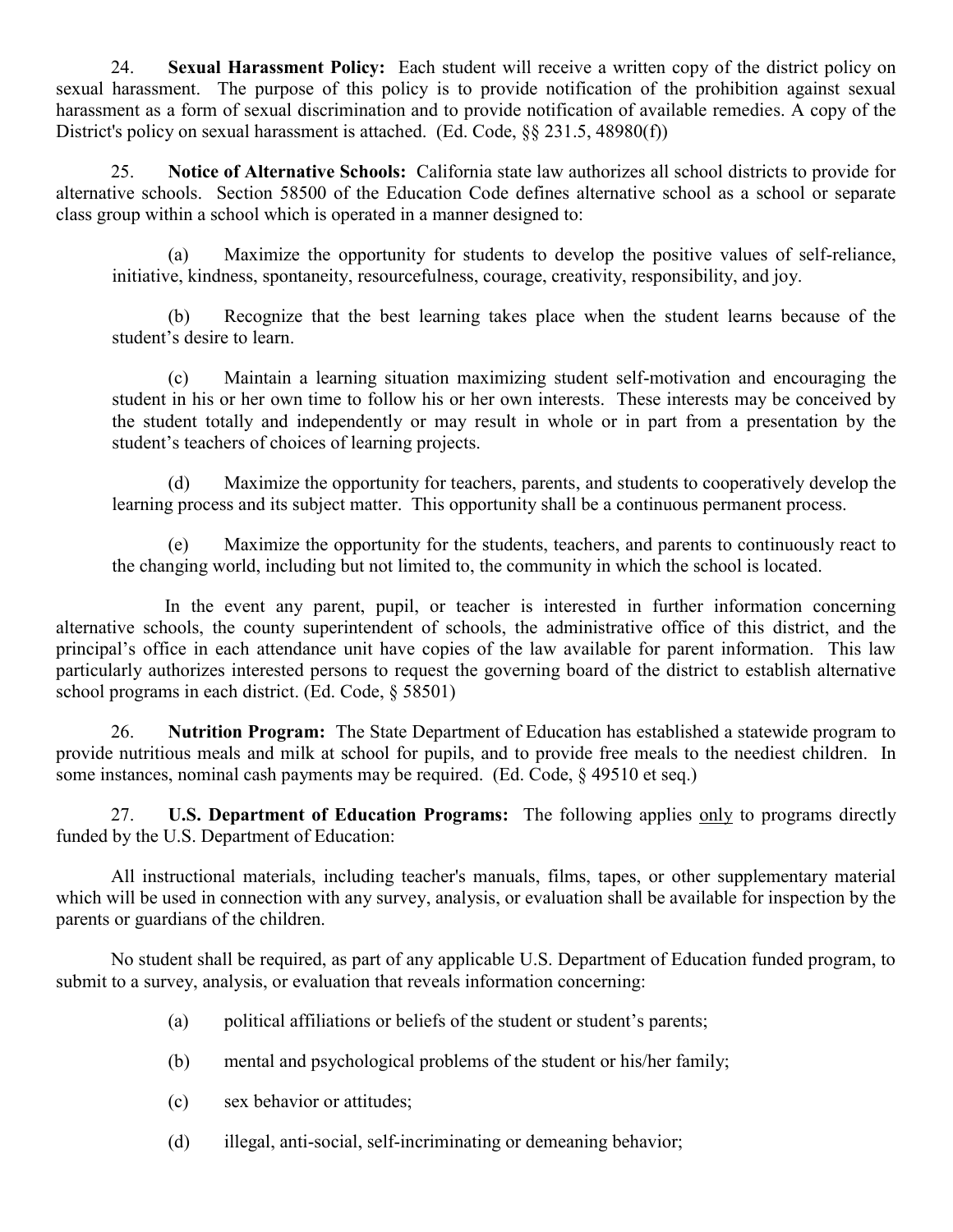- (e) critical appraisals of other individuals with whom respondents have close family relationships;
- (f) legally recognized privileged or analogous relationships, such as those of lawyers, physicians, and ministers;
- (g) religious practices, affiliations, or beliefs of the student or student's parent; or
- (h) income (other than that required by law to determine eligibility for participation in a program or for receiving financial assistance under such program)

without the prior consent of the student (if the student is an adult or emancipated minor), or in the case of an unemancipated minor, without the prior written consent of the parent.

(20 U.S.C. § 1232h)

### 28. **Uniform Complaint Procedures**:

### Complaints Alleging Discrimination, Harassment, Intimidation, and Bullying:

State and federal law prohibit discrimination in education programs and activities. The district is primarily responsible for compliance with federal and state laws and regulations. (Cal. Code Regs;, tit 5, § 4620. Under state law, all pupils have the right to attend classes on school campuses that are safe, secure, and peaceful. (Ed. Code, § 32261) State law requires school districts to afford all pupils equal rights and opportunities in education, regardless of their actual or perceived characteristics, such as disability (mental and physical), gender (includes gender identity, gender expression, and gender-related appearance and behavior whether or not stereotypically associated with the person's assigned sex at birth), actual or potential parental, family, or marital status, pregnancy (including childbirth, false pregnancy, termination of pregnancy, or recovery therefrom), nationality (includes citizenship, country of origin and national origin) immigration status, race or ethnicity (includes ancestry, color, ethnic group identification and ethnic background), religion (includes all aspects of religious belief, observance and practice, including agnosticism and atheism), sexual orientation (heterosexuality, homosexuality or bisexuality), or association with a person or group with one or more of these actual or perceived characteristics. (Ed. Code, §§ 210-214, 220 et seq., 234 et seq., Cal. Code Regs., tit. 5, § 4900 et seq., 20 U.S.C. § 1681 et seq., 29 U.S.C. § 794, 42 U.S.C. § 2000d et seq., 42 U.S.C. § 12101 et seq., 34 C.F.R. § 106.9) The District prohibits discrimination, harassment, intimidation, bullying and retaliation in all acts related to school activity or attendance. In addition to being the subject of a complaint, a pupil engaging in an act of bullying as defined by Education Code section 48900(r) may be suspended from school or recommended for expulsion.

The District's Uniform Complaint Procedures may be used in cases where individuals or a group have suffered discrimination, harassment, intimidation, or bullying. (Cal. Code Regs., tit. 5, §§ 4610, 4630, 4650, Ed. Code, §§ 234 et seq., 48900(r))

(a) Any individual, public agency or organization has the right to file a written complaint alleging that he/she has personally suffered unlawful discrimination or that an individual or specific class of individuals has been subjected to unlawful discrimination. (Cal. Code Regs., tit. 5,  $§$  4630(b)(1)) and  $§$ § 4610

(b) Copies of the District's complaint procedures are available free of charge. (Cal. Code Regs., tit. 5 § 4622)

(c) Complaints must usually be filed with the superintendent/designee of the District.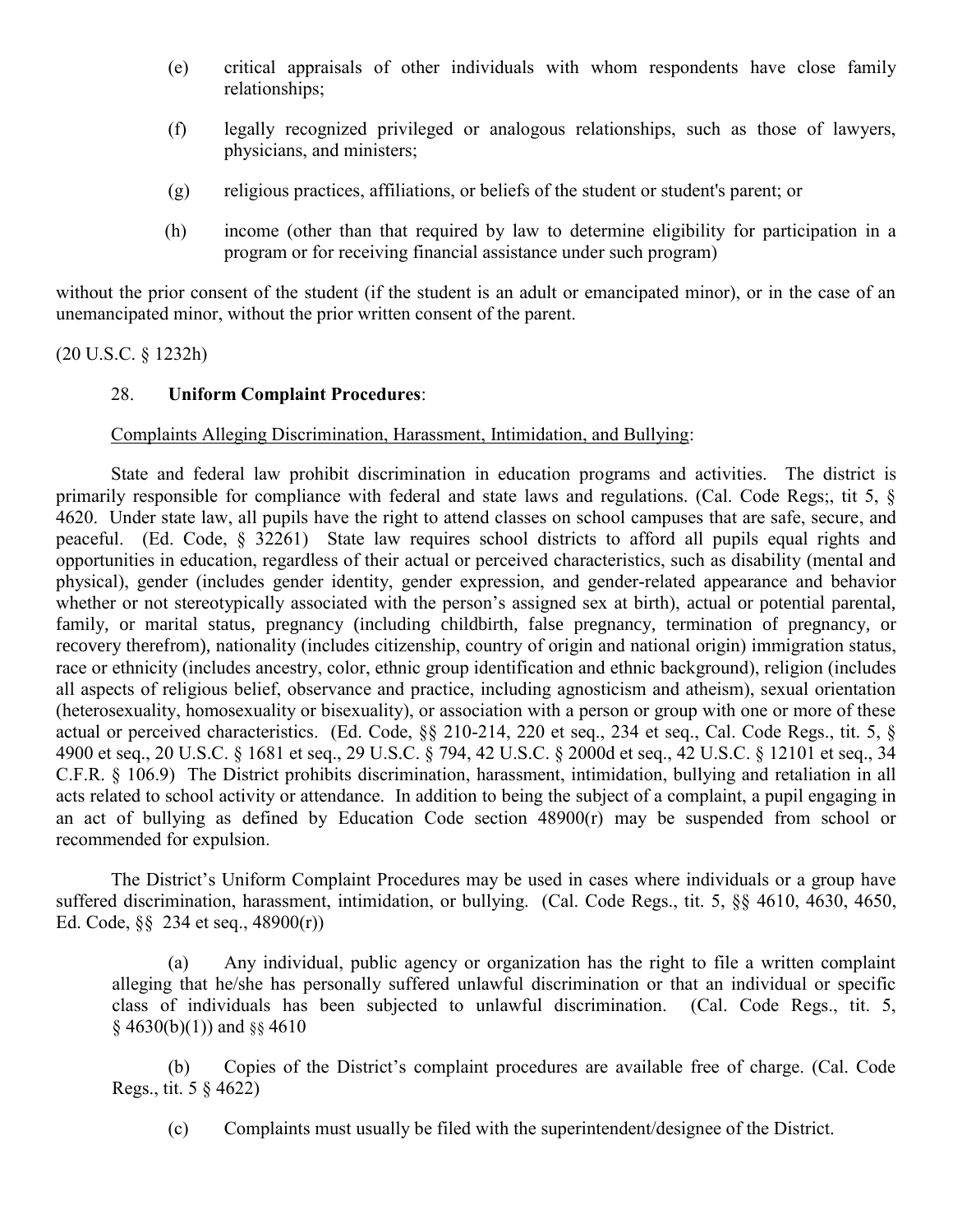(d) Discrimination complaints must be filed within six (6) months of the date the alleged discrimination occurred, or within six (6) months of the date the complainant first obtained knowledge of the facts of the alleged discrimination. Within that six (6) month period, complainant may file a written request with the district superintendent or designee for an extension of up to ninety (90) days following the six (6) month time period. Extensions will not be automatically granted, but may be granted for good cause. (Cal. Code Regs., tit. 5, § 4630(b))

#### Complaints Other Than Discrimination, Harassment, Intimidation, and Bullying:

The District has a written complaint procedure which may be used in cases where any individual, public agency or organization alleges violations of state or federal law, other than those relating to discrimination, harassment, intimidation, and bullying.

- (e) Written complaints may be made regarding:
	- (i) Adult Education
	- (ii) After School Education and Safety
	- (iii) Agricultural Career Technical and/or Vocational Education
	- (iv) American Indian Education Centers and American Indian Early Childhood Education
	- (v) Bilingual Education
	- (vi) California Peer Assistance and Review Programs for Teachers
	- (vii) Consolidated Categorical Aid Programs
	- (viii) Migrant Child Education Programs
	- (ix) Every Student Succeeds Act (formerly No Child Left Behind)
	- (x) Career Technical and Technical Education and Technical Training Programs
	- (xi) Child Care and Development
	- (xii) Child Nutrition
	- (xiii) Compensatory Education
	- (xiv) Consolidated Categorical Aid
	- (xv) Economic Impact Aid
	- (xvi) Special Education
	- (xvii) "Williams Complaints"
	- (xviii) Pupil Fees
	- (xix) Instructional Minutes for Physical Education

(xx) Local Control Funding Formula (LCFF) and Local Control and Accountability Plan (LCAP)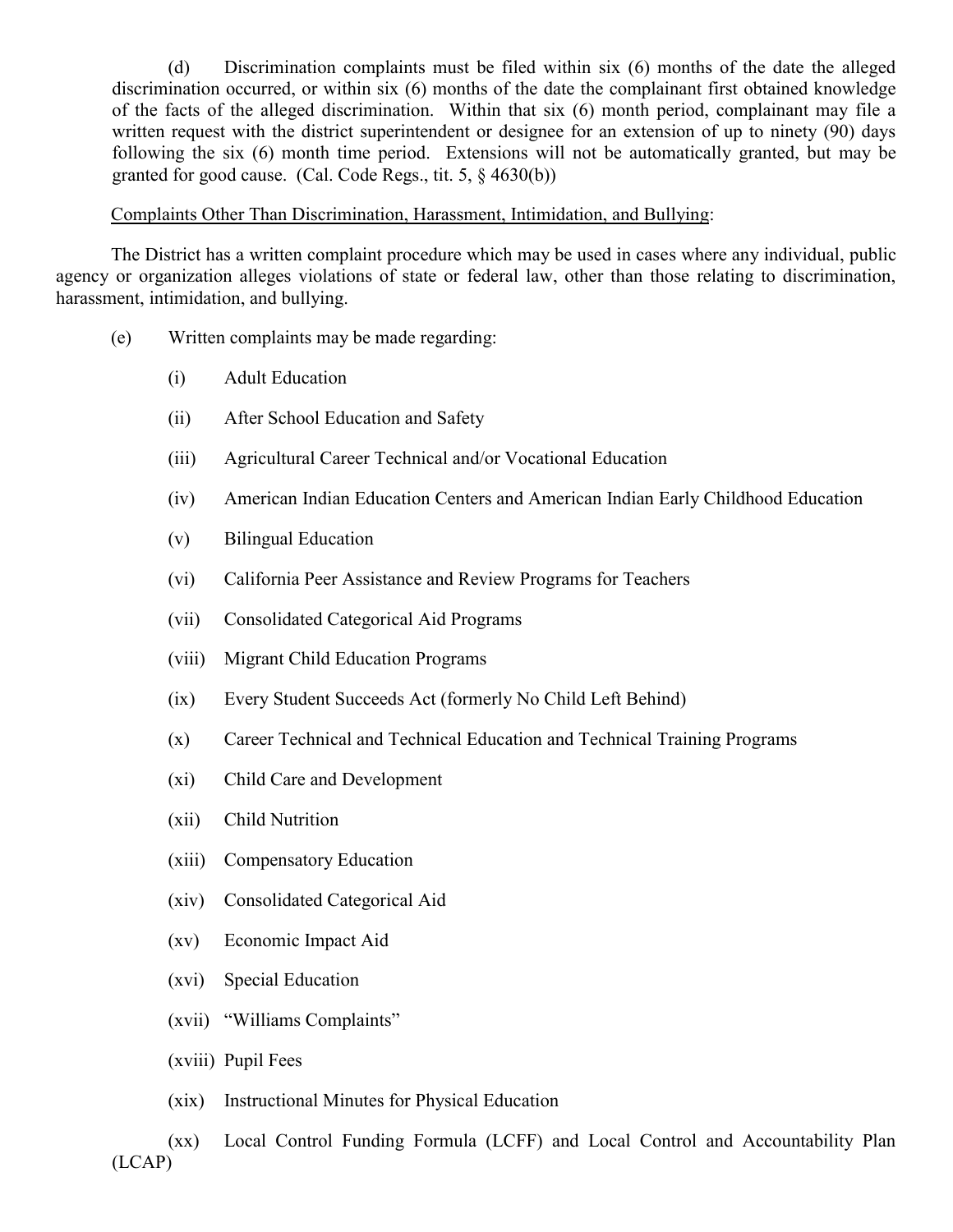(xxi) Pregnant and Parenting Pupils, including parental leave

(xxii) Student Parent Lactation Accommodations

(xxiii) Course Assignments already Completed or without Educational Content

(xxiv) Physical Education Instructional Minutes

(xxv) Foster Youth, Homeless Youth, former Juvenile Court School Student Services, Migrant Youth, and Pupils of Military Families

(xxvi) Regional Occupational Centers and Programs

(xxvii) Continued Education Options for Former Juvenile Court School Students

(xxviii)School Safety Plans

(xxix) School Plans for Student Achievement (SPSA)

(xxx) Tobacco-Use Prevention Education

(xxxi) State Preschool

(xxxiii)Health and Safety in a California State Preschool Program

(xxxiv)Any other district-implemented state categorical program that is not funded through the local control funding formula pursuant to Education Code section 64000

(xxxv) Any other educational programs the Superintendent deems appropriate

(Cal. Code Regs., tit. 5, §§ 4610(b), 4622, 4630; Ed. Code, §§ 222, 4845.7, 8200-8498, 8500-8538, 32289, 33315, 33380-33384, 35186, 41500-41513, 46015, 47606.5, 47607.3, 48853.5, 49013, 49069.5, 49490-49590, 49701, 51210, 51223, 51225.1, 51225.2, 51226-51226.1, 51228.1, 51228.2, 51228.3, 52060-52075, 52160-52178, 52300-52490, 52334.7, 52500-52616.24, 52800-52870, 54000-54029, 54400-54425, 54440-54445, 54460-54529, 56000-56867, 59000-59300, 64001; 20 U.S.C. §§ 1400, 4600, 6601, 6801, 7101, 7201, 7301 et. seq.; Health & Saf. Code, §§ 1596.792, 1596.7925, 104420)

Any individual, public agency or organization has the right to file a written complaint alleging that the District has violated a federal or state law or regulation governing any program listed in items 1-16 above. (Cal. Code Regs., tit. 5, § 4630(b)(1))

Any individual, public agency or organization has the right to file a written complaint alleging that the District has violated a federal or state law or regulation governing any program listed above. (Cal. Code Regs., tit. 5, § 4630(b)(1))

Copies of the District's complaint procedures are available free of charge. (Cal. Code Regs., tit. 5, § 4622)

Complaints must usually be filed with the superintendent or designee of the District under the timelines established by District policy. (Cal. Code Regs., tit. 5, § 4630(b))

Within 60 days from the date of receipt of the complaint, the District's responsible officer or his/her designee shall conduct and complete an investigation of the complaint in accordance with local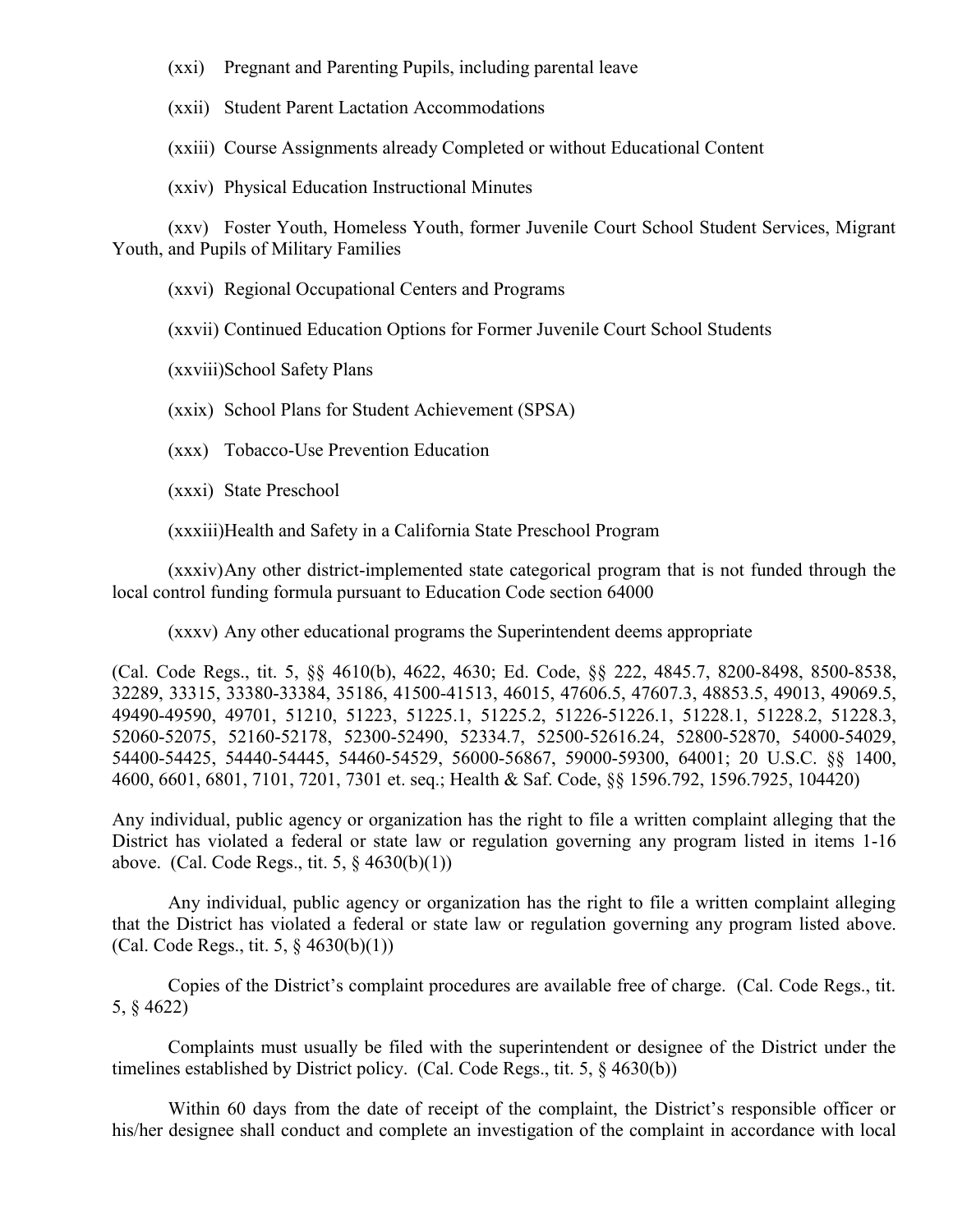procedures adopted pursuant to California Code of Regulations, title 5, section 4621 and prepare a written decision. The time period may be extended by mutual written agreement of the parties.

(f) Williams Complaints: Complaints, including anonymous complaints, may be made and addressed on a shortened time line for the following areas: (Ed. Code, §§ 8235.5, 35186)

(i) Insufficient textbooks and instructional materials;

(ii) Emergency or urgent school facilities conditions that pose a threat to the health and safety of pupils; or

(iii) Teacher vacancy or misassignment; or

(iv) Nonncompliance of a license-exempt California State Preschool Program (CSPP) with health and safety standards specified in Health and Safety Code section 1596.7925 and related state regulations.

A complaint of noncompliance with Education Code section 35186 may be filed with the school principal or designee under the Uniform Complaint Procedures. A complainant not satisfied with the resolution of a Williams Complaint has the right to bring the complaint to the district governing board at a regularly scheduled hearing. In the case of a complaint regarding emergency or urgent school facilities conditions, a complainant has the right of appeal to the State Superintendent of Public Instruction.

(g) Pupil Fees Complaints: A pupil enrolled in the District shall not be required to pay a pupil fee for participation in an educational activity that constitutes an integral fundamental part of the district's educational program, including curricular and extracurricular activities. (Ed. Code, § 49010 et seq.)

A pupil fee includes, but is not limited to, all of the following: a fee charged to a pupil as a condition for registering for school or classes, as a condition for participation in a class or an extracurricular activity, as a security deposit to obtain materials or equipment, or a purchase that a pupil is required to make to obtain materials or equipment for an educational activity.

A complaint of noncompliance with Education Code section 49010 et seq. may be filed with the school principal under the Uniform Complaint Procedures. A complaint shall be filed not later than one calendar year from the date the alleged violation occurred. A complaint may be filed anonymously if the complaint provides evidence or information leading to evidence to support an allegation of noncompliance. A complainant not satisfied with the decision of the school may appeal the decision to the California Department of Education.

(h) Foster, homeless, former juvenile court pupils and pupils in military families: the District will post a standardized notice of the educational rights of pupils in foster care, pupils who are homeless, former juvenile court pupils now enrolled in a school district, and pupils in military families as specified in Education Code sections 48645.7, 48853, 48853.5, 49069.5, 51225.1, and 51225.2. This notice shall include complaint process information, as applicable.

Responsible Official: The District official responsible for processing complaints is listed below at the following address:

> Beverly Boone 7474 East Collier Road Acampo, CA 95220 (209) 368-0636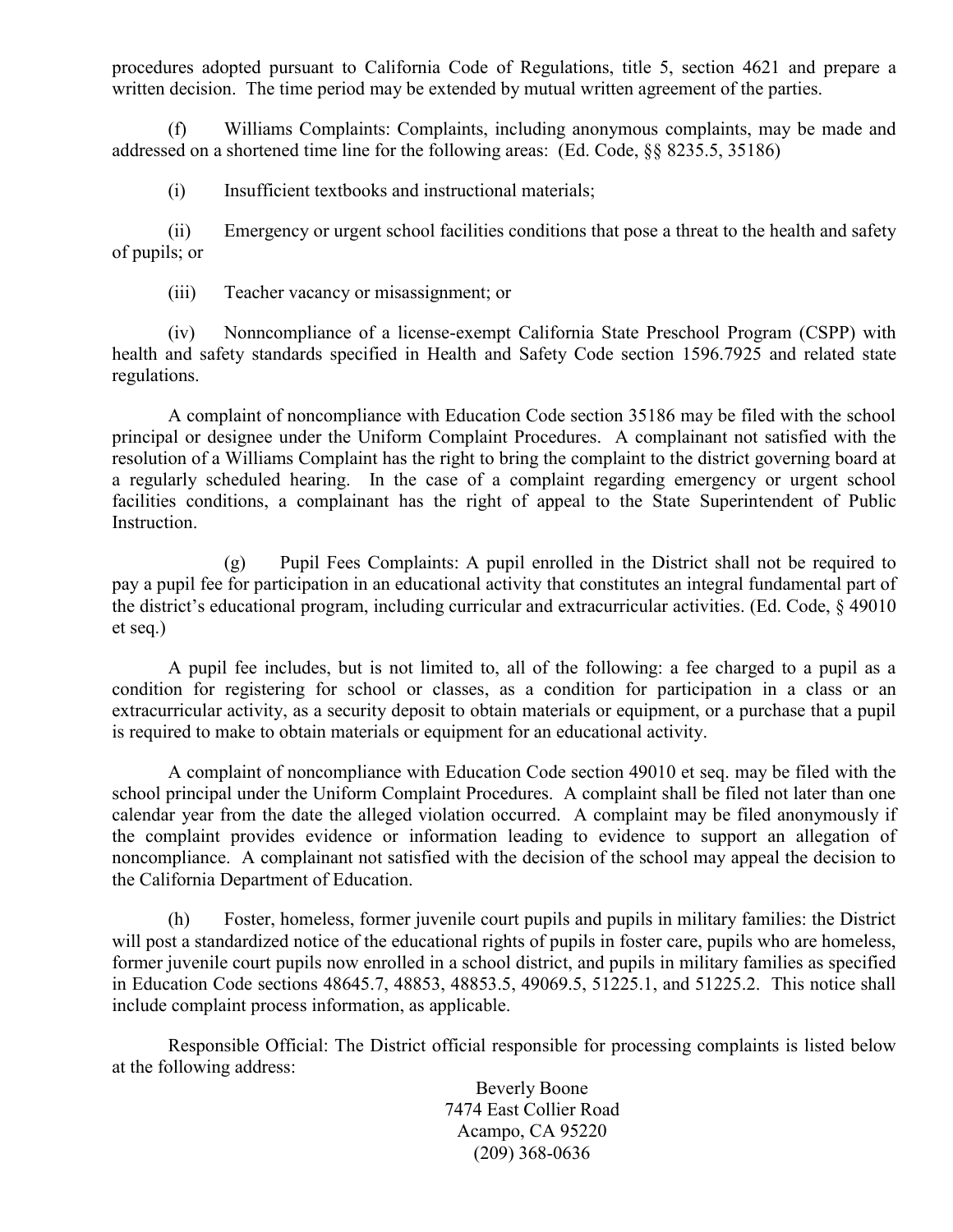Complaints Made Directly to the State Superintendent:

Complaints may be filed directly with the State Superintendent of Public Instruction in the following cases:

- (i) Complaints alleging that the District failed to comply with the complaint procedures described herein, including failure or refusal to cooperate with the investigation.
- (j) Complaints regarding Child Development and Child Nutrition programs not administered by the District.
- (k) Complaints requesting anonymity, but only where complainant also provides clear and convincing evidence that complainant would be in danger of retaliation if filing complaint at District level.
- (l) Complaints alleging that the District failed or refused to implement a final decision regarding a complaint originally filed with the District.
- (m) Complaints alleging that the District took no action within sixty (60) days regarding a complaint originally filed with the District.
- (n) Complaints alleging immediate and irreparable harm as a result of applying a district-wide policy in conflict with state or federal law and that complaining at the local level would be futile.
- (o) Complaints relating to Special Education, but only if:

(i) The District unlawfully refuses to provide a free appropriate public education to handicapped students;

(ii) The District refuses to comply with due process procedures or fails to implement due process hearing order;

(iii) Children may be in immediate physical danger, or their health, safety or welfare is threatened;

(iv) A handicapped pupil is not receiving the services specified in his/her Individual Educational Program (IEP); or

- (v) The complaint involves a violation of federal law.
- (p) The District refuses to respond to the State Superintendent's request for information regarding a complaint originally filed with the District.

(Cal. Code Regs., tit. 5, §§ 4630, 4650)

### Appeals:

(q) Except for Williams Complaints, a complainant may appeal the District's decision to the California Department of Education. (Ed. Code, § 262.3(a); Cal. Code Regs., tit. 5, § § 4622, 4632)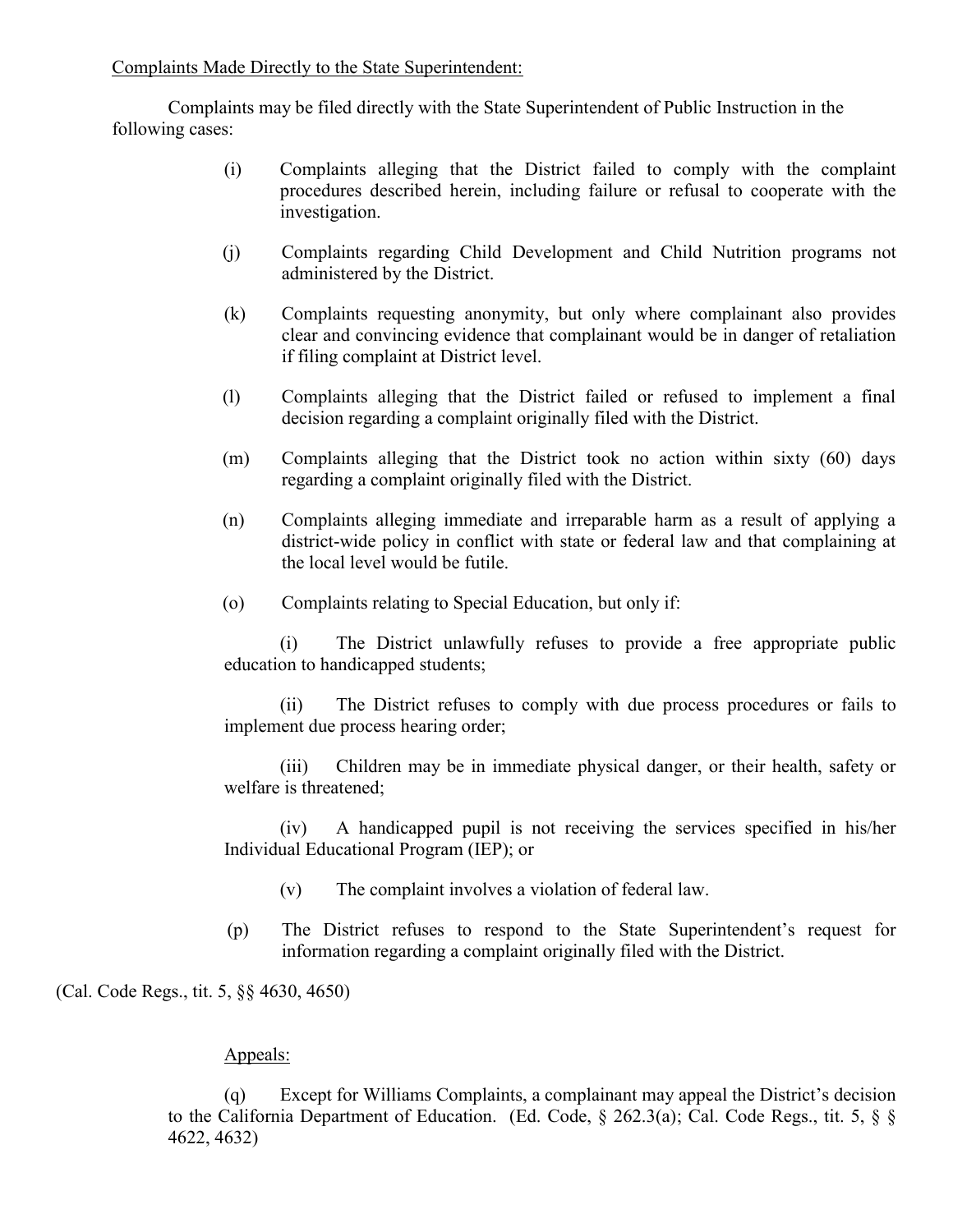- (i) Appeals must be filed within fifteen (15) days of receiving the District decision.
- (ii) Appeals must be in writing.

(iii) Appeals must specify the reason(s) for appealing the District decision, including whether the facts are incorrect and/or the law has been misapplied.

(iv) Appeals must include a copy of the original complaint and a copy of the District decision.

(v) Pupil fee complaints appealed to the California Department of Education will receive a written appeal decision within 60 days of the department's receipt of the appeal.

(vi) If the school/District finds merit in a complaint, or the California Department of Education finds merit in an appeal, the school/District will provide a remedy to all affected pupils, parents, and guardians. For pupil fee complaints, this includes reasonable efforts by the school to ensure full reimbursement to all affected pupils, parents, and guardians, subject to procedures established through regulations adopted by the state board.

(r) If a complaint is denied, in full or in part, by the Department of Education, the complainant may request reconsideration by the State Superintendent of Public Instruction. (Cal. Code Regs., tit. 5, § 4665)

(i) Reconsideration must be requested within thirty-five (35) days of receiving the Department of Education report.

(ii) The original decision denying the complaint will remain in effect and enforceable unless and until the State Superintendent of Public Instruction modifies that decision.

#### Civil Law Remedies:

In addition to the above-described complaint procedure, or upon completion of that procedure, complainants may have civil law remedies under state or federal discrimination, harassment, intimidation or bullying laws. These civil law remedies can include, but are not limited to, injunctions and restraining orders. These civil law remedies are granted by a court of law and may be used, in part, to prevent the District from acting in an unlawful manner. Delay in pursuing civil law remedies before a court of law may result in loss of rights to those remedies. Any questions regarding civil law remedies should be directed to an attorney. (Ed. Code, § 262.3(b), Cal. Code Regs., tit. 5, § 4622)

29. **Pupil-Free Staff Development Day and Minimum Day Schedule**: A copy of the District's pupil-free staff development day and minimum day schedules is attached for reference. A pupil's parent or guardian will be notified during the school year of any additional minimum days and pupil-free staff development days no later than one month before the actual date. (Ed. Code, §48980(c))

30. **Review of Curriculum**: A prospectus of curriculum, including titles, descriptions, and instructional aims of every course offered by each public school, is available at the school site for review upon request. Copies are available upon request for a reasonable fee not to exceed the actual copying cost. (Ed. Code, §§ 49063, 49091.14)

31. **Transitional Kindergarten**: The District may admit a child, who will have his/her fifth birthday after February 2, to a transitional kindergarten at the beginning of or at any time during the school year with parental/guardian approval if: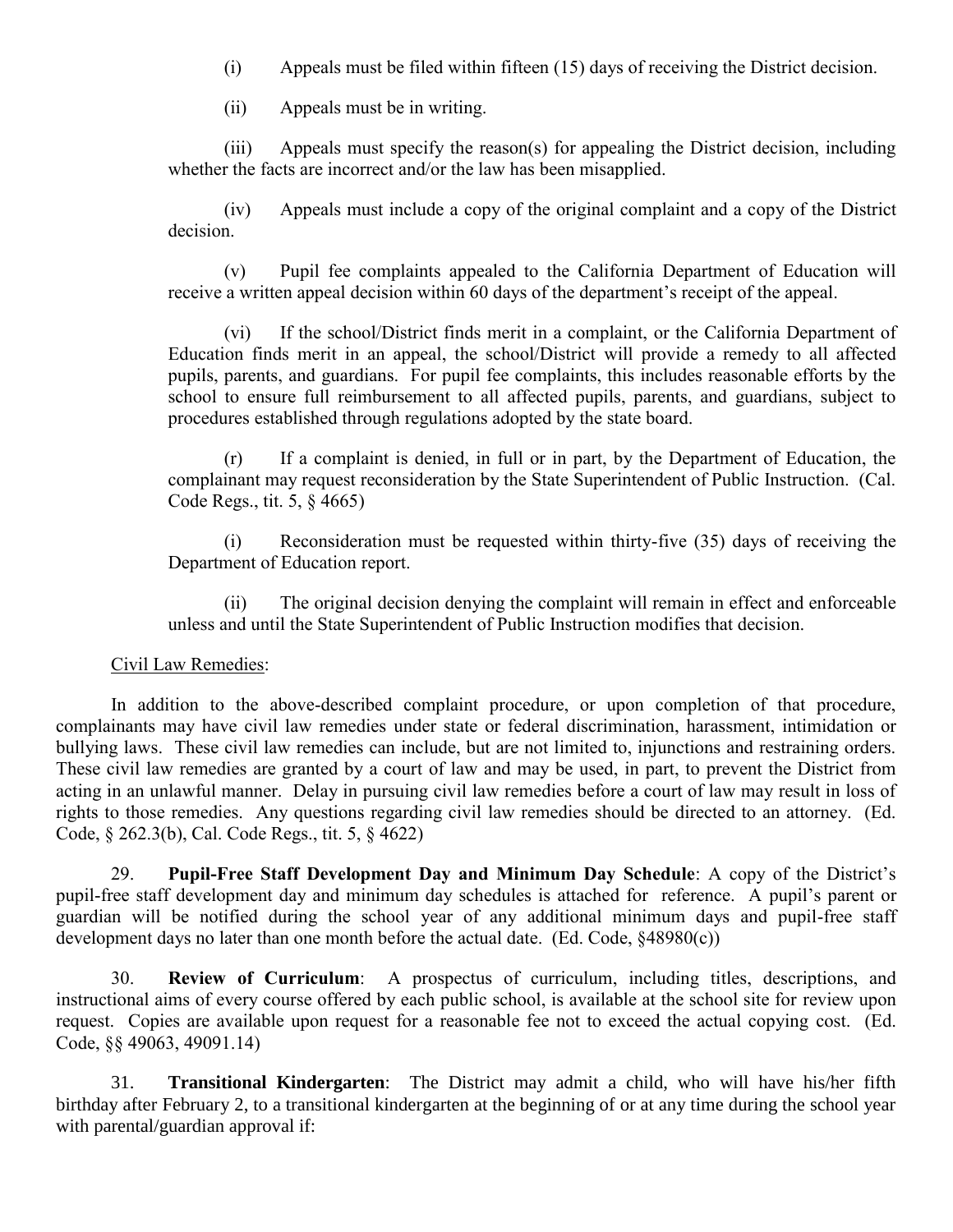(a) the governing board or body determines that the admittance is in the best interests of the child, and

(b) the parent/guardian is given information on the advantages and disadvantages and any other explanatory information on the effects of early admittance. (Ed. Code, § 48000)

32. **Pupil Find System; Policies and Procedures:** Any parent suspecting that a child has exceptional needs may request an assessment for eligibility for special education services through the Director of Student Services and/or Special Education, or his/her designee. Policy and procedures shall include written notification to all parents of their rights pursuant to Education Code section 56300 et seq. (Ed. Code, § 56301; 34 C.F.R. § 104.32(b))

33. **School Accountability Report:** Parents/guardians may request a hard copy of the School Accountability Report Card which is issued annually for each school of the District. (Ed. Code, § 35256)

34. **Asbestos Management Plan:** The current management plan for asbestos-containing material in school buildings is available at the District Office. (40 C.F.R. § 763.93)

35. **Every Student Succeeds Act (ESSA):** The Every Student Succeeds Act (ESSA) took full effect in 2018 to replace the No Child Left Behind Act in modifying the Elementary and Secondary Education Act of 1965 (ESEA). If updates are provided by the California Department of Education, the following notice may change and new information may be added.

- **Information Regarding Professional Qualifications of Teachers, Paraprofessionals, and Aides:** Upon request, parents have a right to information regarding the professional qualifications of their student's classroom teachers, paraprofessionals, and aides. This includes whether the teacher meets the state qualifications and licensing criteria for the grades and subjects he/she teachers, whether the teacher is teaching under an emergency permit or other provisional status because of special circumstances, the major or field of discipline for any degrees or certifications held by the teacher, and whether any instructional aides or paraprofessionals provide services to the parents' child and, if so, their qualifications. In addition, parents have a right to notice when the parent's child has been taught for four or more weeks by a teacher who is not highly qualified. (ESEA § 1111(h)(6) (as amended by ESSA))
- **Information Regarding Individual Student Reports on Statewide Assessments:** Upon request, parents have a right to information on the level of achievement of their student on every State academic assessment administered to the student. (ESEA  $\S$  1111(h)(6) (as amended by ESSA))
- **School Identified for School Improvement:** A local educational agency shall promptly provide notice to a parent or parents of each student enrolled in an elementary school or a secondary school identified for school improvement (school that fails for two consecutive years to make adequate yearly progress as defined in the State's plan), for corrective action or for restructuring. The notice will be in an understandable and uniform format, and to the extent practicable, in a language the parents can understand. The notice will include an explanation of what the identification means; how the school compares in terms of academic achievement to other elementary schools or secondary schools served by the local educational agency and the State educational agency; the reasons for the identification; an explanation of what the school identified for school improvement is doing to address the problem of low achievement; an explanation of what the local educational agency or State educational agency is doing to help the school address the achievement problem; an explanation of how parents can become involved in addressing the academic issues that caused the school to be identified for school improvement; and an explanation of the parents' option to transfer their child to another public school (with transportation provided by the agency when required or to obtain supplemental educational services for the child).  $(ESEA \S 1116(b)(6)$  (as amended by  $ESSA)$ )
	- **Limited English Proficient Students:** ESSA requires notice be given to parents of limited English proficient students regarding limited English proficiency programs, not later than 30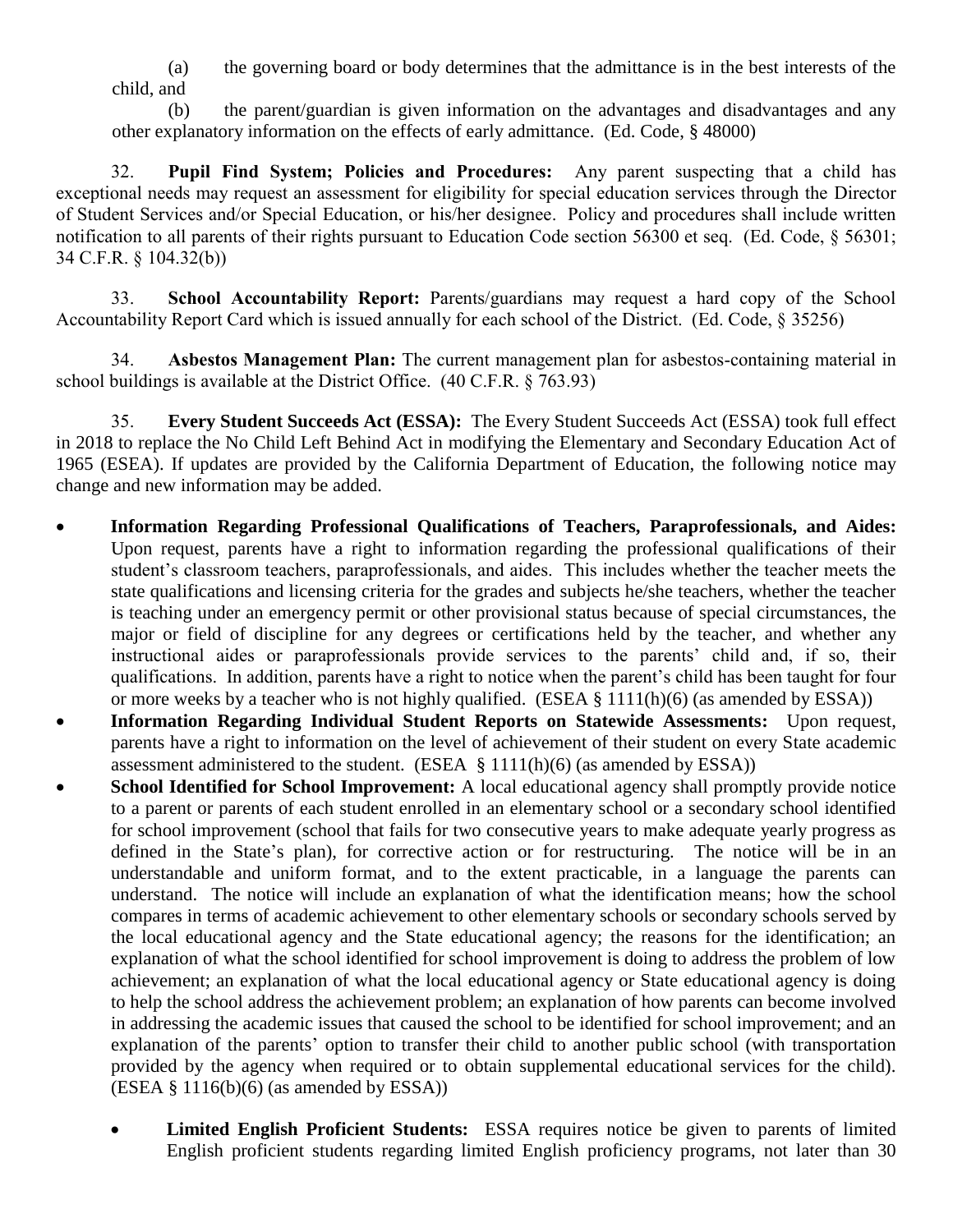days after the beginning of the school year (or, for students identified later in the school year, within two weeks). Notice includes: the reasons for the identification of the student as limited English proficient; the need for placement in a language instruction educational program; the student's level of English proficiency and how such level was assessed; the status of the student's academic achievement; the methods of instruction used in the available programs (including content, instructional goals, and the use of English and native language); the exit requirements for the program; how the program meets the objectives of the student's IEP, if applicable; and, parent options for removing a student from a program, declining initial enrollment and/or choosing another program. (ESEA  $\S 1112(g)(1)(A)$  (as amended by ESSA)) In addition, the notice shall include the following: (1) whether the student is a long-term English learner or at risk of becoming a long-term English learner; (2) the manner in which the program will meet the needs of long-term English learners or those at risk of becoming long-term English learners; and (3) the manner in which the program will help long-term English learners or those at risk of becoming long-term English learners develop English proficiency and meet age-appropriate academic standards. (Ed. Code, §§ 313.2, 440; 20 U.S.C. § 6312)

The information provided above is available upon request from each student's school or the district office. Additional notices that may be required shall be sent separately. (20 U.S.C. § 6301 et seq.)

- 36. **Language Acquisition Program:** If the District implements a language acquisition program pursuant to Education Code section 310, it will: 1) comply with the kindergarten and grades 1-3, inclusive, class size requirements specified in Education Code section 42238.02; and (2) provide the parent or legal guardian of a minor pupil annually, or upon the pupil's enrollment, with information on the types of language programs available to pupils enrolled in the District, including, but no limited to, a description of each program, the process to be followed in making a program selection, identification of any language to be taught in addition to English when the program includes instruction in another language, and the process to request establishment of a language acquisition program. (Ed. Code, § 310; Cal. Code Regs., tit. 5, §§ 11309, 11310)
- 37. **Children In Homeless/Foster Care Situations, Former Juvenile Court School Student, Migrant Students, and Newcomers**: Each local district shall designate a staff person as a liaison for homeless children who shall ensure the dissemination of public notice of the educational rights of students in homeless situations. (Ed. Code, § 48852.5, 42 U.S.C. § 11432 $(g)(1)(J)(ii)$ ) The District's liaison is Beverly Boone and can be contacted at 209-368-0636.

A homeless child will be allowed to continue his/her education in the school of origin through the duration of homelessness at the point of any change or any subsequent change in residence once a child becomes a homeless child. If the child's status changes before the end of the academic year so that he/she is not homeless, the District will allow a child in high school to continue his/her education in the school of origin through graduation. For a child in grades K through 8, the District will allow the formerly homeless child to continue his/her education in the school of origin until the end of the academic school year. A homeless child transitioning between school grade levels will be allowed to continue in the school district of origin in the same attendance area. If a homeless child is transitioning to a middle or high school where the school designated for matriculation is in another school district, the homeless child must be allowed to continue to the school designated for matriculation in that school district. The new school will be required to enroll the child immediately regardless of any outstanding fees, fines, textbooks or other items or moneys due to the school last attended or if the child is unable to produce clothing or records normally required for enrollment, including academic records, medical records, proof of immunization history, proof of residency, other documentation, or school uniforms. (Ed. Code,§ 48852.7)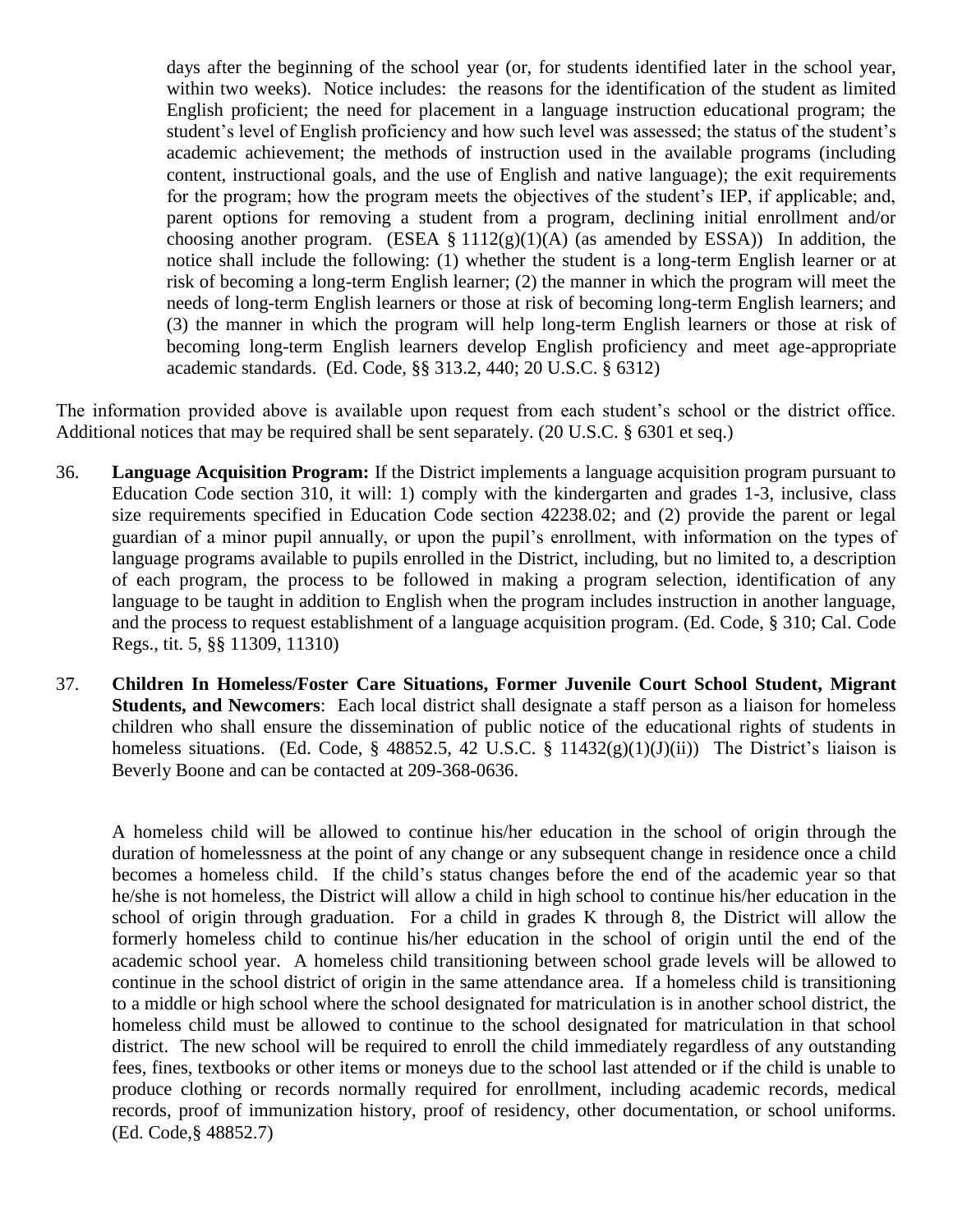The District has designated Beverly Boone as the educational liaison for foster children and can be contacted at 209-368-0636. The educational liaison will disseminate a standardized notice to foster children that has been developed by the State Department of Education and includes complaint process information. (Ed. Code, § 48853.5)

A foster child shall be allowed to continue his/her education in the school of origin under specified circumstances. If it is determined that it is in the best interests of the foster child to transfer to a school other than the school of origin, the foster child shall immediately be enrolled in the new school, regardless of any outstanding fees, fines, textbooks, or other items or moneys owed to the school last attended or if the child is unable to produce clothing or records normally required for enrollment, including academic records, medical records, immunization history, proof of residency, other documentation, or school uniforms. The last school attended must provide all records to the new school within two business days of receiving the request. (Ed. Code, §§ 48853, 48853.5)

Upon receiving a transfer request or notification of a student in foster care, the District shall, within two business days, transfer the student out of school and deliver the educational information and records to the next educational placement. Grades and credits will be calculated as of the day the student left school and no lowering of grades will occur as a result of the student's absence due to the decision to change placement or for a verified court appearance or related court activity. (Ed. Code, § 49069.5)

The District shall exempt from local graduation requirements a student who is in foster care, a homeless child or youth, a child of a military family, a former juvenile court school student, a migratory child, or a pupil participating in a newcomer program for recently arrived immigrant pupils and who transfers between schools under certain circumstances. (Ed. Code, §§ 51225.1, 51225.2)

A District shall accept coursework done by a student who is in foster care, a homeless child or youth, a child of a military family, a former juvenile court school student, a migratory child, or a pupil in a newcomer program while attending another school. The District will not require those students to retake courses or partial courses they have satisfactorily completed elsewhere. (Ed. Code, § 51225.2)

A complaint of noncompliance alleging violations of these sections, except for Education Code section 48852.7, may be filed under the District's Uniform Complaint Procedures pursuant to Title 5 of the California Code of Regulations.

38. **Sex Equity In Career Planning**: Parents shall be notified in advance of career counseling and course selection commencing with course selection in Grade 7, to promote sex equity and allow parents to participate in counseling sessions and decisions. (Ed. Code, § 221.5(d))

39. **Pesticide Products:** All schools are required to provide parents or guardians with annual written notice of expected pesticide use at schools. The attached list provides the name of each pesticide product, the active ingredient(s) and the Internet address for further information. Parents or guardians may request prior notice of individual pesticide applications at the school. If a parent wishes to be notified every time a pesticide is going to be applied, he or she must complete the attached form and return it to his or her child's school. A copy of the integrated pest management plan for the school site or District may be provided on the school website or viewed at the school office. (Ed. Code, §§ 48980.3, 17611.5, 17612)

40. **PE Instructional Minutes:** The adopted course of study for grades 1 through 6 and instruction in grades 1 through 8 in an elementary school includes physical education for not less than 200 minutes each ten school days, exclusive of recesses and the lunch period. (Ed. Code, §§ 51210, 51223)

A complaint of noncompliance may be filed under the District's Uniform Complaint Procedures pursuant to Title 5 of the California Code of Regulations.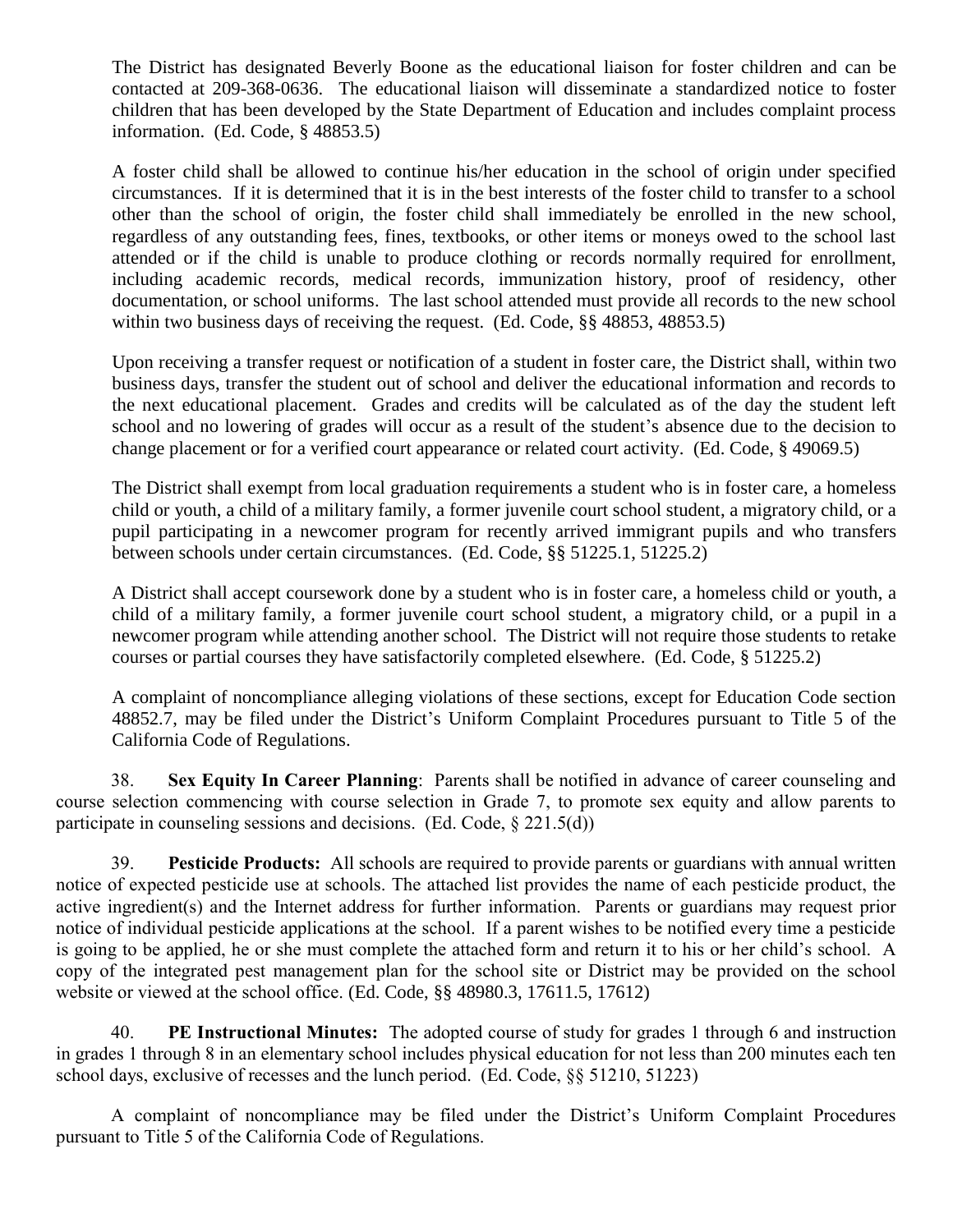41. **Pupil Fees:** A pupil enrolled in a public school will not be required to pay a pupil fee for participation in an educational activity. (Ed. Code, § 49011)

- (a) The following requirements apply to prohibited pupil fees:
	- (i) All supplies, materials, and equipment to participate in educational activites must be provided to pupils free of charge.
	- (ii) A fee waiver policy shall not make a pupil fee permissible.
	- (iii) The District and its schools shall not establish a two-tier educational system by requiring a minimal education standard and also offering a second, higher education standard that pupils may only obtain through payment of a fee or purchase of additional supplies that the school district or school does not provide.
	- (iv) The District and its schools shall not offer course credit or privileges related to educational activities in exchange for money or donations of goods or services from a pupil or a pupil's parents or guardians, and the District and its schools shall not remove course credit or privileges because the pupil or the pupil's parents or guardians did not or will not provide money or donations of goods or services to the District or school.

(b) Solicitation of voluntary donations of funds or property and voluntary participation in fundraising activities are not prohibited. The District and its schools, and other entities are not prohibited from providing pupils prizes or other recognition for voluntarily participating in fundraising activities. (Ed. Code, § 49010 et. seq.)

A complaint of noncompliance may be filed under the District's Uniform Complaint Procedures and Title 5 of the California Code of Regulations. (Ed. Code, § 49013)

### **Notification of Rights Under FERPA for Elementary and Secondary Schools**

The Family Educational Rights and Privacy Act (FERPA) affords parents and students over 18 years of age ("eligible students") certain rights with respect to the student's education records. These rights are:

(1) The right to inspect and review the student's education records within 45 days of the day the School receives a request for access.

Parents or eligible students should submit to the School principal [or appropriate school official] a written request that identifies the record(s) they wish to inspect. The school official will make arrangements for access and notify the parent or eligible student of the time and place where the records may be inspected.

(2) The right to request amendment of the student's education records that the parent or eligible student believes are inaccurate, misleading, or otherwise in violation of the student's privacy rights under FERPA.

Parents or eligible students may ask the School to amend a record that they believe is inaccurate or misleading. They should write the School principal, clearly identify the part of the record they want changed, and specify why it is inaccurate or misleading.

If the School decides not to amend the record as requested by the parent or eligible student, the School will notify the parent or eligible student of the decision and advise the parent or eligible student of the right to a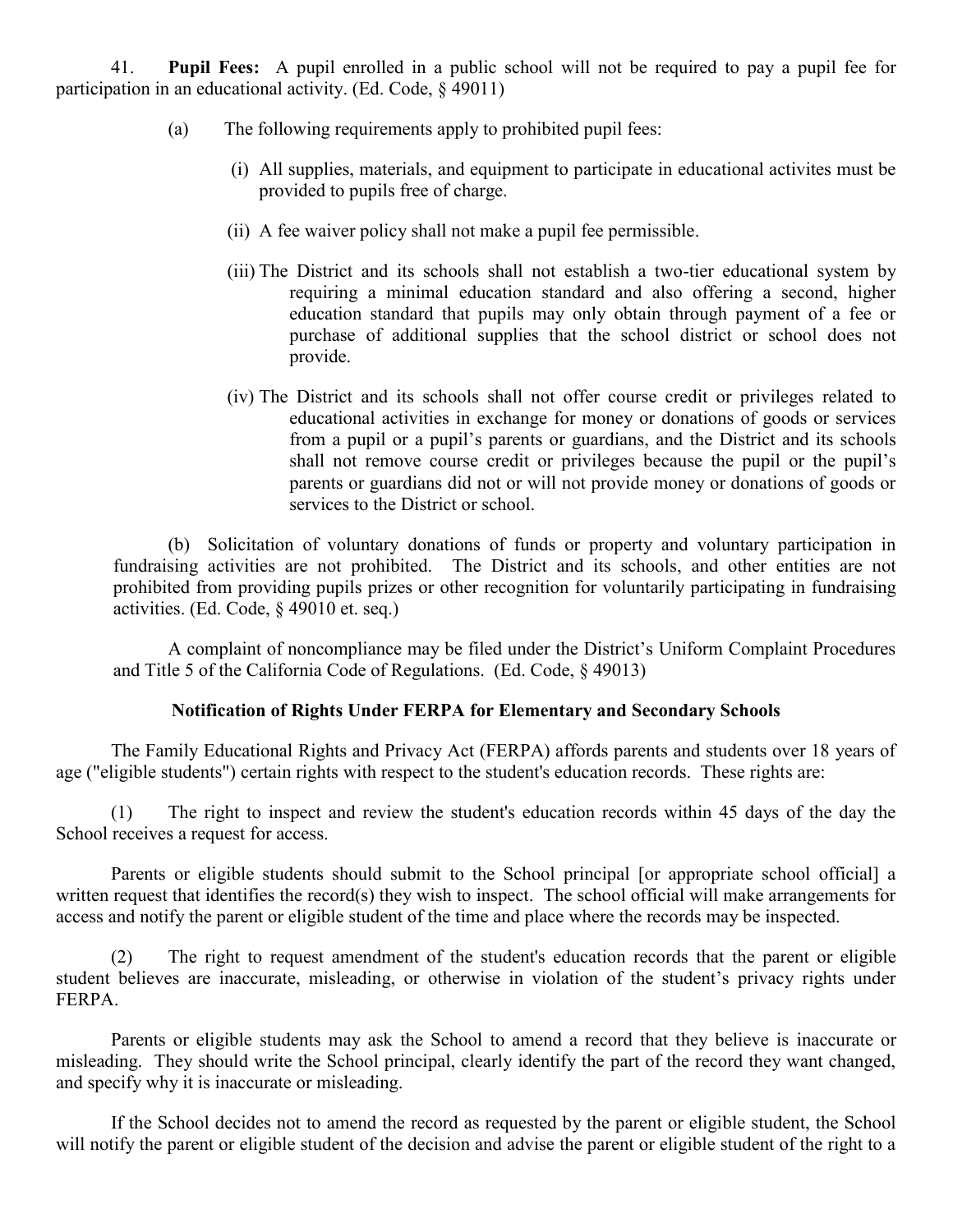hearing regarding the request for amendment. Additional information regarding the hearing procedures will be provided to the parent or eligible student when notified of the right to a hearing.

(3) The right to consent to disclosures of personally identifiable information contained in the student's education records, except to the extent that FERPA authorizes disclosure without consent.

One exception, which permits disclosure without consent, is disclosure to school officials with legitimate educational interests. A school official is a person employed by the School as an administrator, supervisor, instructor, or support staff member (including health or medical staff and law enforcement unit personnel); a person serving on the School Board; a person or company with whom the School has contracted to perform a special task (such as an attorney, auditor, medical consultant, or therapist); or a parent or student serving on an official committee, such as a disciplinary or grievance committee, or assisting another school official in performing his or her tasks.

A school official has a legitimate educational interest if the official needs to review an education record in order to fulfill his or her professional responsibility.

Upon request, the School discloses education records, without prior consent, to officials of another school district in which a student seeks or intends to enroll.

(4) The right to file a complaint with the U.S. Department of Education concerning alleged failures by the school to comply with the requirements of FERPA. The name and address of the Office that administers FERPA are: Family Policy Compliance Office

> U.S. Department of Education 400 Maryland Avenue, SW Washington, DC 20202-5920

# **Students - BP 5145.7(a) SEXUAL HARASSMENT**

The Governing Board is committed to maintaining an educational environment that is free from harassment. The Board prohibits sexual harassment of students by other students, employees or other persons, at school or at school-sponsored or school-related activities. The Board also prohibits retaliatory behavior or action against persons who complain, testify, assist or otherwise participate in the complaint process established pursuant to this policy and the administrative regulation.

# Instruction/Information

The Superintendent/Principal or designee shall ensure that all district students receive age-appropriate instruction and information on sexual harassment. Such instruction and information shall include:

- 1. What acts and behavior constitute sexual harassment, including the fact that sexual harassment could occur between people of the same gender
- 2. A clear message that students do not have to endure sexual harassment
- 3. Encouragement to report observed instances of sexual harassment, even where the victim of the harassment has not complained
- 4. Information about the person(s) to whom a report of sexual harassment should be made

(cf. 5131.5 - Vandalism, Theft and Graffiti) (cf. 5137 - Positive School Climate) (cf. 5141.41 - Child Abuse Prevention)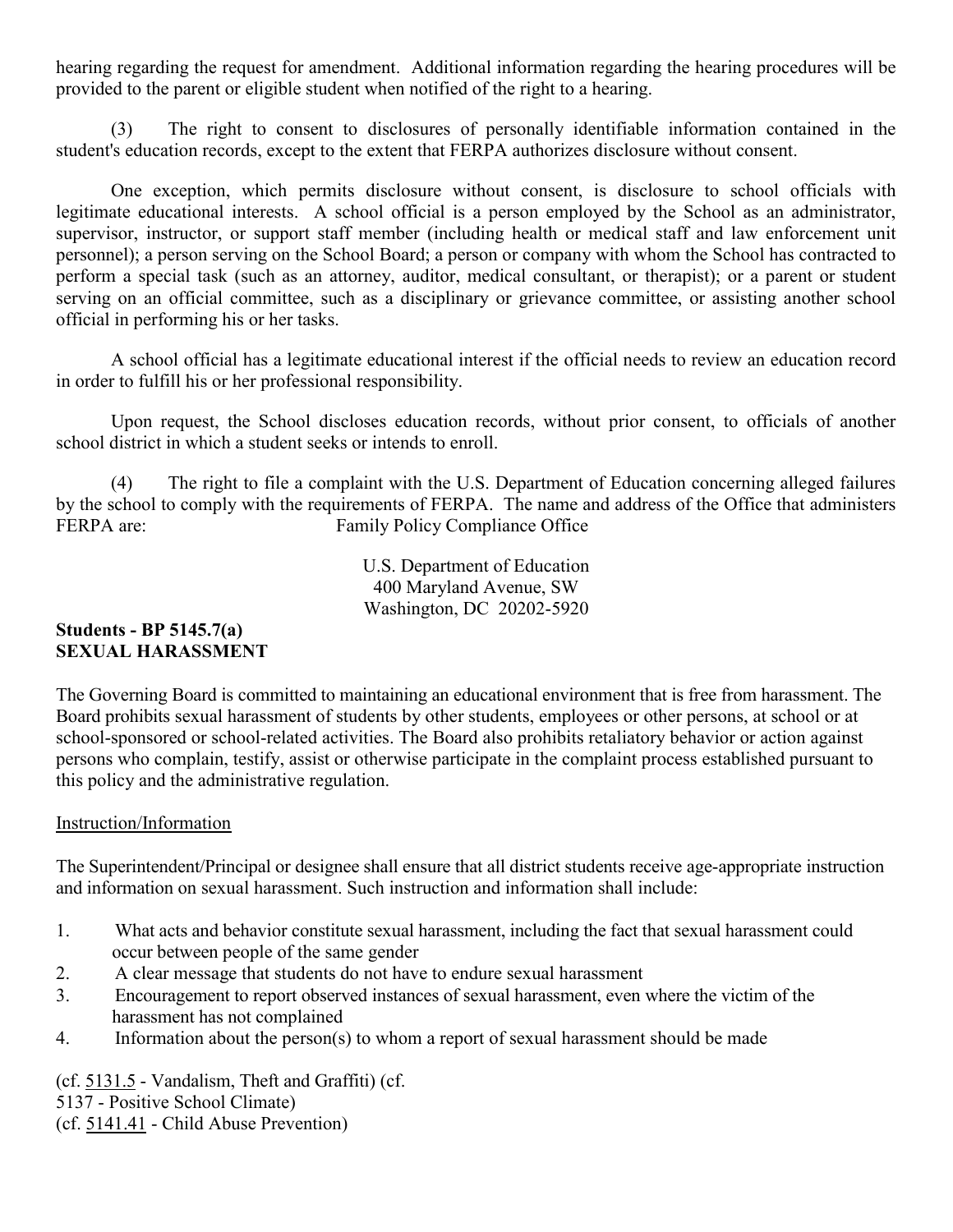# (cf. 5145.3 - Nondiscrimination/Harassment) (cf. 6142.1 - Family Life/Sex Education)

# Complaint Process

Any students who feels that he/she is being or has been subjected to sexual harassment shall immediately contact his/her teacher or any other employee. A school employee to whom a complaint is made shall, within 24 hours of receiving the complaint, report it to the Superintendent/Principal or designee.

Any school employee who observes any incident of sexual harassment involving a student shall report this observation to the Superintendent/Principal or designee, whether or not the victim files a complaint.

In any case of sexual harassment involving any district employee to whom the complaint would ordinarily be made, the employee who receives the student's report or who observes the incident shall report to the nondiscrimination coordinator or the Superintendent/Principal or designee.

(cf. 4119.11/421.9.11/4319.11- Sexual Harassment) (cf. 5141.4 - Child Abuse Reporting Procedures) (cf. 5145.3 - Nondiscrimination/Harassment)

The Superintendent/Principal or designee shall immediately investigate the complaint in accordance with administrative regulation. Where the Superintendent/Principal or designee finds that sexual harassment occurred, he/she shall take prompt, appropriate action to end the harassment and address its effects on the victim. The Superintendent/Principal or designee shall also advise the victim of any other remedies that may be available. The Superintendent/Principal or designee shall refer the matter to law enforcement authorities, where required.

(cf. 1312.1 - Complaints Concerning District Employees)

# Disciplinary Measures

Any student who engages in sexual harassment of anyone at school or at a school-sponsored or school-related activity is in violation of this policy and shall be subject to disciplinary action. For students in grades 4 through 8, disciplinary action may include suspension and/or expulsion, provided that in imposing such discipline the entire circumstances of the incident(s) shall be taken into account.

The Superintendent/Principal or designee shall maintain a record of all reported cases of sexual harassment to enable the district to monitor, address and prevent repetitive harassing behavior in its schools.

All complaints and allegations of sexual harassment shall be kept confidential except as necessary to carry out the investigation or take other subsequent necessary action. (5 CCR 4964) (cf. 4119.23/4219.23/4319.23 - Unauthorized Release of Confidential/Privileged Information

# **HEALTHY SCHOOLS ACT OF 2000**

Notice to all students, parents/guardians and employees of the Oak View Union Elementary School District:

Education Code sections 17608 et seq. requires, among other things, that school districts notify parents and staff about the use of pesticides at school. The purpose is to reduce exposure to toxic pesticides through information and application of an integrated pest management system at schools. Towards this end, and pursuant to the requirements of this legislation, please be advised of the following: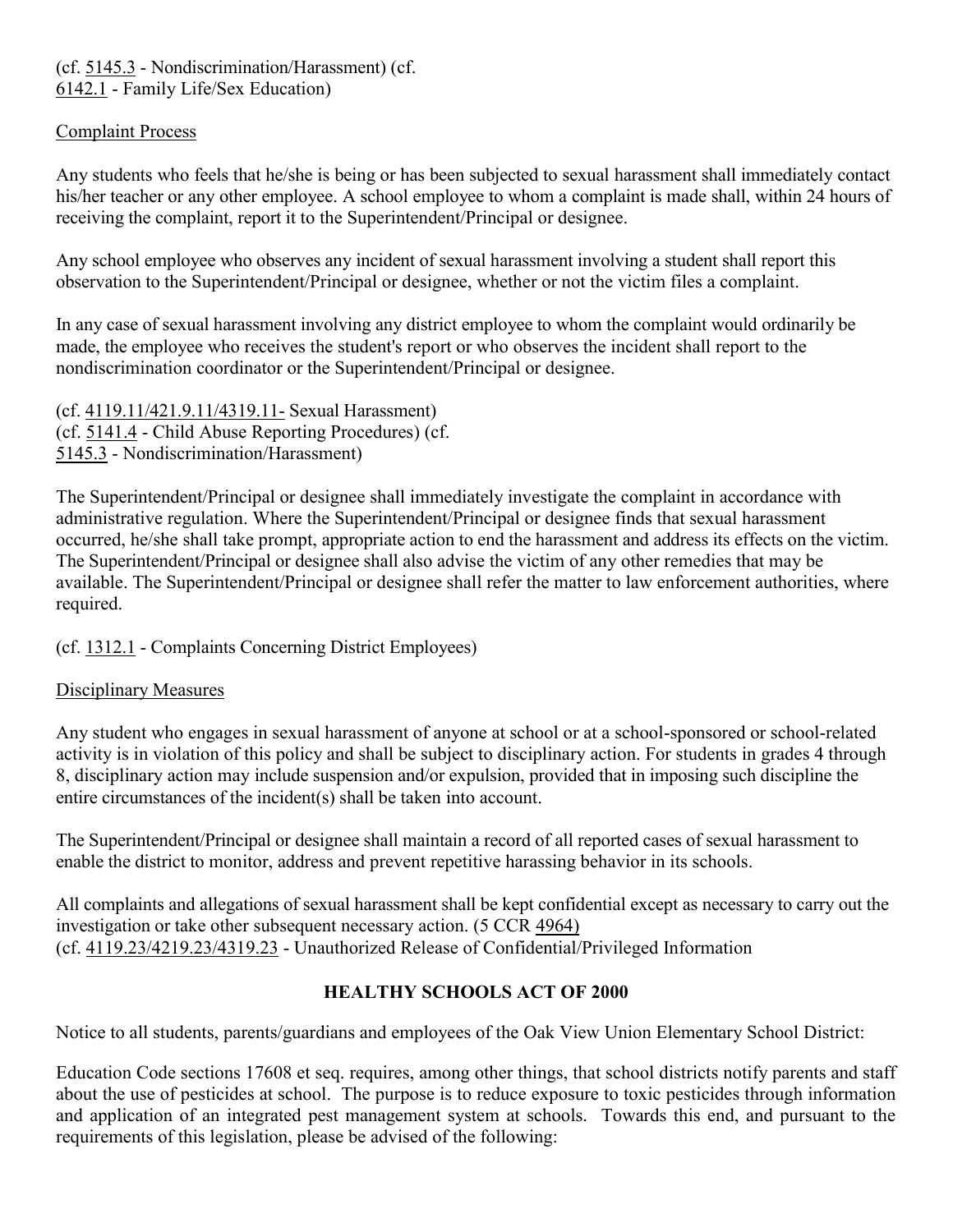The Oak View Union Elementary School District expects to use the following pesticides at its campuses during the upcoming year:

| Pesticide Name<br>Spray Pak<br>Flying & Crawling Insect Killer | E.P.A. Reg. #<br>498-174 | Active Ingredient(s)<br>Pyrethrins 0.20%<br>Piperonyl butoxide, technical 1.00%<br>Permethrin 0.40%             |
|----------------------------------------------------------------|--------------------------|-----------------------------------------------------------------------------------------------------------------|
| Misty Dualcide P3<br>Flying & Crawling Insect Killer           | 10807-191                | Pyrethrins 0.10%<br>Piperonyl butoxide, technical 0.50%<br>Permethrin 0.20%                                     |
| Misty<br>Wasp & Hornet Spray                                   | 10807-196                | Tetramethrin 0.10%<br>Permethrin 0.25%<br>Piperonyl butoxide, technical 0.50%                                   |
| Quick and Clean<br>Crawling Insect Killer                      | 10807-161-1658           | Pyrethrins 0.10%<br>Piperonyl butoxide, technical 0.50%<br>Permethrin 0.20%                                     |
| Quick and Clean<br>Flying Insect Killer                        | 33176-21-1658            | d-trans Allethrin $0.30\%$<br>Piperonyl butoxide, technical 0.60%<br>N-octyl bicycloheptene dicarboximide 1.00% |
| Quick and Clean<br>Flying & Crawling Insect Killer             | 10807-196-1658           | Tetramethrin 0.10%<br>Permethrin 0.25%<br>Piperonyl Butoxide, technical 0.50%                                   |

Parents/guardians of the Oak View Union Elementary School District can register with the District's designee, Beverly Boone, to receive notification of individual pesticide applications by calling 209.368.0636. Persons who register for this notification shall be notified at least seventy-two (72) hours prior to the application, except in emergencies, and will be provided the name and active ingredient(s) of the pesticide as well as the intended date of application.

If you wish to access information on pesticides and pesticide use reduction developed by the Department of Pesticide Regulation pursuant to California Food and Agricultural Code section 13184, you can do so by accessing the Department's web-site at [www.cdpr.ca.gov.](http://www.cdpr.ca.gov./)

# **Model Notification of Rights Under the Protection of Pupil Rights Amendment (PPRA)**

PPRA affords parents certain rights regarding our conduct of surveys, collection and use of information for marketing purposes, and certain physical exams. These include the right to:

- Consent before students are required to submit a survey that concerns one or more of the following protected areas ("protected information survey") if the survey is funded in whole or in part by a program of the U.S. Department of Education (ED)--
	- 1. Political affiliations or beliefs of the student or student's parent;
	- 2. Mental or psychological problems of the student or student's family;
	- 3. Sex behavior or attitudes;
	- 4. Illegal, anti-social, self-incriminating, or demeaning behavior;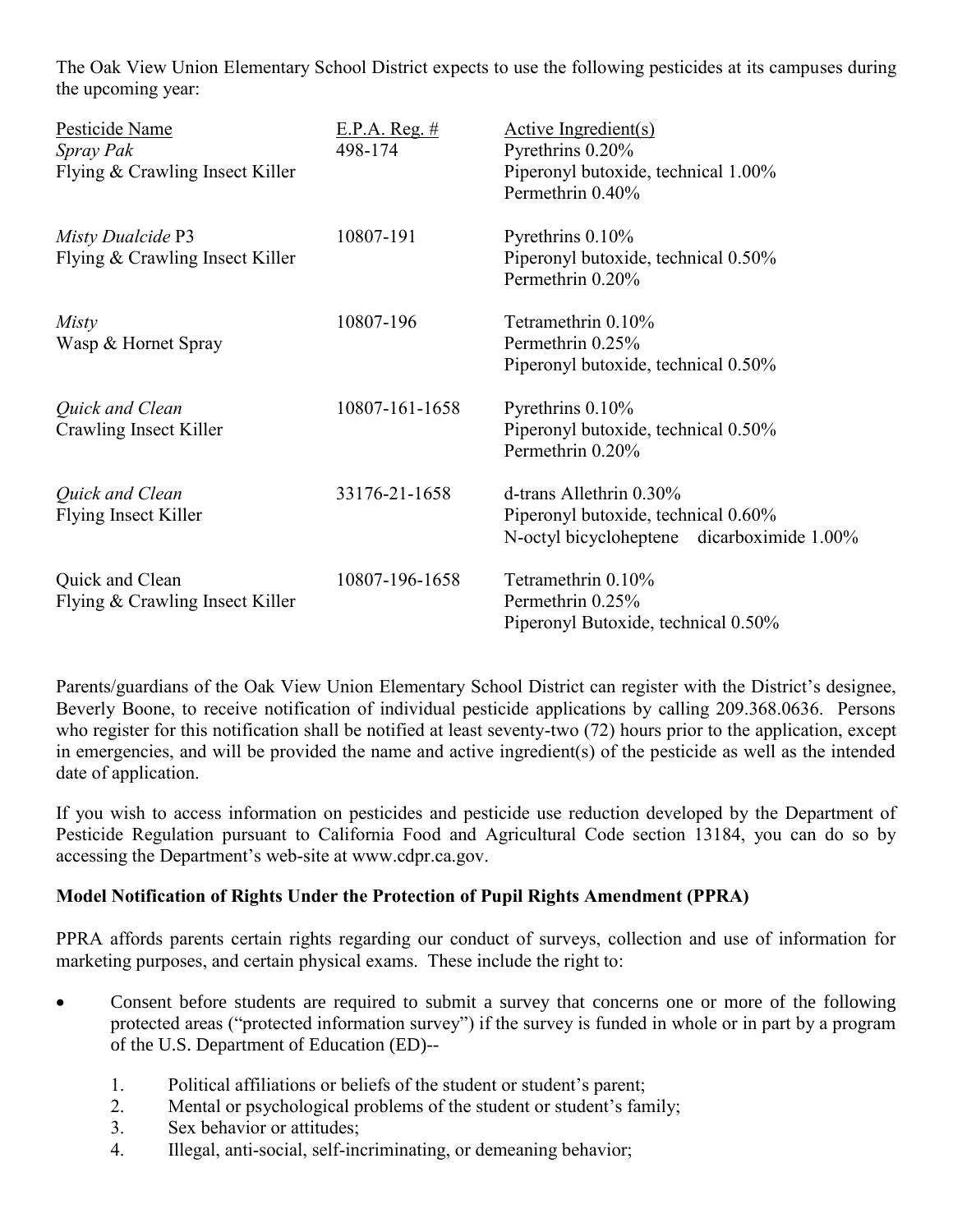- 5. Critical appraisals of others with whom respondents have close family relationships;
- 6. Legally recognized privileged relationships, such as with lawyers, doctors, or ministers;
- 7. Religious practices, affiliations, or beliefs of the student or parents; or
- 8. Income, other than as required by law to determine program eligibility.
- Receive notice and an opportunity to opt a student out of -
	- 1. Any other protected information survey, regardless of funding;
	- 2. Any non-emergency, invasive physical exam or screening required as a condition of attendance, administered by the school or its agent, and not necessary to protect the immediate health and safety of a student, except for hearing, vision, or scoliosis screening, or any physical exam or screening permitted or required under State law; and
	- 3. Activities involving collection, disclosure, or use of personal information obtained from students for marketing or to sell or otherwise distribute the information to others.
- Inspect, upon request and before administration or use --
	- 1. Protected information surveys of students;
	- 2. Instruments used to collect personal information from students for any of the above marketing, sales, or other distribution purposes; and
	- 3. Instructional material used as part of the education curriculum.

These rights transfer from the parents to a student who is 18 years old or an emancipated minor under State law.

Oak View Union Elementary School District policies, in consultation with parents, regarding these rights, as well as arrangements to protect student privacy in the administration of protected surveys and the collection, disclosure, or use of personal information for marketing, sales, or other distribution purposes. Oak View Union Elementary School District will directly notify parents of these policies at least annually at the start of each school year and after any substantive changes. Oak View Union Elementary School District will also directly notify, such as through U.S. Mail or email, parents of students who are scheduled to participate in the specific activities or surveys noted below and will provide an opportunity for the parent to opt his or her child out of participation of the specific activity or survey. Oak View Union Elementary School District will make this notification to parents at the beginning of the school year if the District has identified the specific or approximate dates of the activities or surveys at that time. For surveys and activities scheduled after the school year starts, parents will be provided reasonable notification of the planned activities and surveys listed below and be provided an opportunity to opt their child out of such activities and surveys. Parents will also be provided an opportunity to review any pertinent surveys. Following is a list of the specific activities and surveys covered under this requirement:

- Collection, disclosure, or use of personal information for marketing, sales or other distribution.
- Administration of any unprotected information survey not funded in whole or in part by the Department of Education.
- Any non-emergency, invasive physical examination or screening as described above.

Parents/eligible students who believe their rights have been violated may file a complaint with:

Family Policy Compliance Office U.S. Department of Education 400 Maryland Avenue, SW Washington, D.C. 20202-5920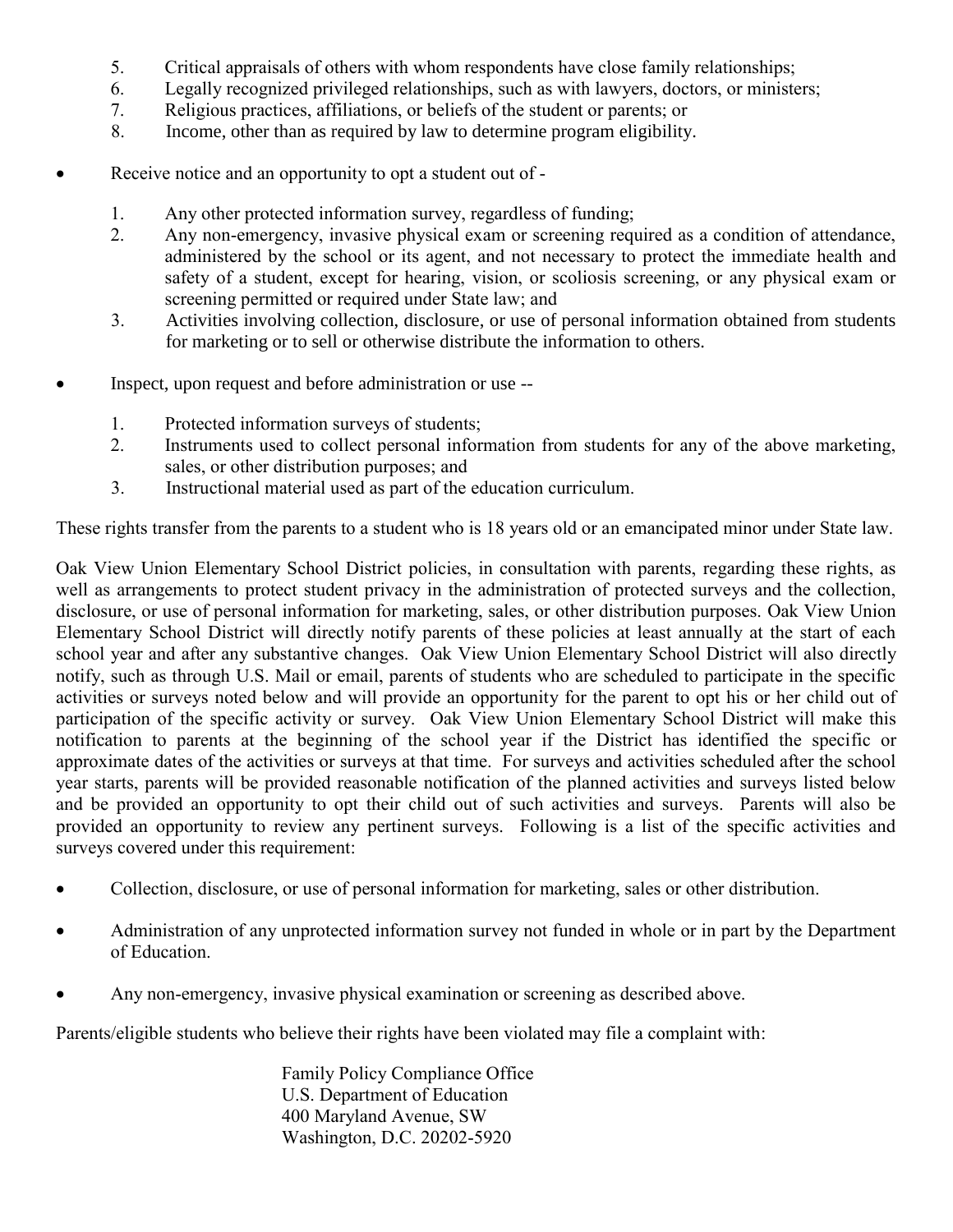# **"KNOW YOUR EDUCATIONAL RIGHTS" IMMIGRATION ENFORCEMENT FROM THE CALIFORNIA ATTORNEY GENERAL**

### **Your Child Ha**s **the Right to a Free Public Education**

- All children in the United States have a Constitutional right to equal access to free public education, regardless of immigration status and regardless of the immigration status of the student's parents or guardians.
- In California:
	- o All children have the right to a free public education.
	- o All children ages 6 to 18 years must be enrolled in school.
	- o All students and staff have the right to attend safe, secure, and peaceful schools.
	- o All students have a right to be in a public school learning environment free from discrimination, harassment, bullying, violence, and intimidation.
	- o All students have equal opportunity to participate in any program or activity offered by the school, and cannot be discriminated against based on their race, nationality, gender, religion, or immigration status, among other characteristics.

### **Information Required for School Enrollment**

- When enrolling a child, schools must accept a variety of documents from the student's parent or guardian to demonstrate proof of child's age or residency.
- You never have to provide information about citizenship/immigration status to have your child enrolled in school. Also, you never have to provide a Social Security number to have your child enrolled in school.

### **Confidentiality of Personal Information**

- Federal and state laws protect student education records and personal information. These laws generally require that schools get written consent from parents or guardians before releasing student information, unless the release of information is for educational purposes, is already public, or is in response to a court order or subpoena.
- Some schools collect and provide publicly basic student "directory information." If they do, then each year, your child's school district must provide parents/guardians with written notice of the school's directory information policy, and let you know of your option to refuse release of your child's information in the directory.

### **Family Safety Plans If You Are Detained or Deported**

• You have the option to provide your child's school with emergency contact information, including the information of secondary contacts, to identify a trusted adult guardian who can care for your child in the event you are detained or deported.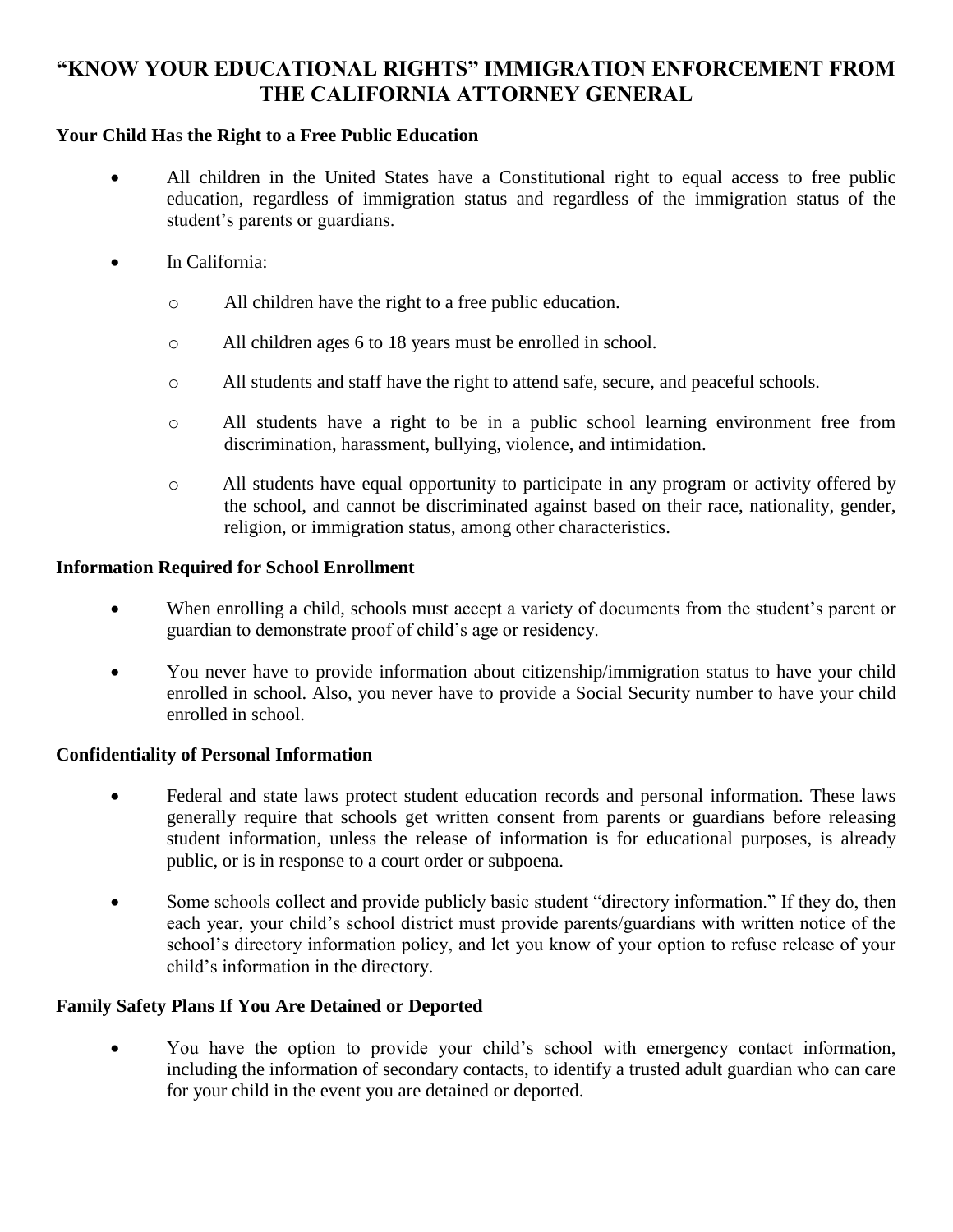• You have the option to complete a Caregiver's Authorization Affidavit or a Petition for Appointment of Temporary Guardian of the Person, which may enable a trusted adult the authority to make educational and medical decisions for your child.

# **Right to File a Complaint**

• Your child has the right to report a hate crime or file a complaint to the school district if he or she is discriminated against, harassed, intimidated, or bullied on the basis of his or her actual or perceived nationality, ethnicity, or immigration status.

For more information on resources for responding to immigration enforcement activities at California schools, or to file a complaint, please contact:

> Bureau of Children's Justice California Attorney General's Office P.O. Box 944255 Sacramento, CA 94244-2550 Phone: (800) 952-5225 E-mail: BCJ@doj.ca.gov https://oag.ca.gov/bcj/complaint

The Attorney General's publications can be downloaded at: <https://www.oag.ca.gov/bcj>

# **Interdistrict Attendance -** BP 5117

The Governing Board recognizes that parents/guardians of students who reside in one district may, for a variety of reasons, choose to enroll their child in a school in another district.

Interdistrict Attendance Permits

The Board may enter into an agreement with any other school district, for a term not to exceed five school years, for the interdistrict attendance of students who are residents of the districts. (Education Code [46600\)](http://www.gamutonline.net/district/oakviewunion/displayPolicy/132030/)

The agreement shall specify the terms and conditions under which interdistrict attendance shall be permitted or denied. It also may contain standards agreed to by both districts for reapplication and/or revocation of the student's permit. (Education Code [46600\)](http://www.gamutonline.net/district/oakviewunion/displayPolicy/132030/)

Upon receiving a permit for transfer into the district that has been approved by the student's district of residence, or upon receiving a written request from the parent/guardian of a district student who wishes to enroll in another district, the Superintendent/Principal or designee shall review the request and may approve or deny the permit subject to the terms and conditions of the interdistrict attendance agreement.

### Transportation

The district shall not provide transportation beyond its geographical boundaries. Upon request, the Superintendent/Principal or designee may authorize transportation for interdistrict transfer students to and from designated bus stops within the attendance area if space is available.

Limits on Student Transfers Out of the District to a School District of Choice